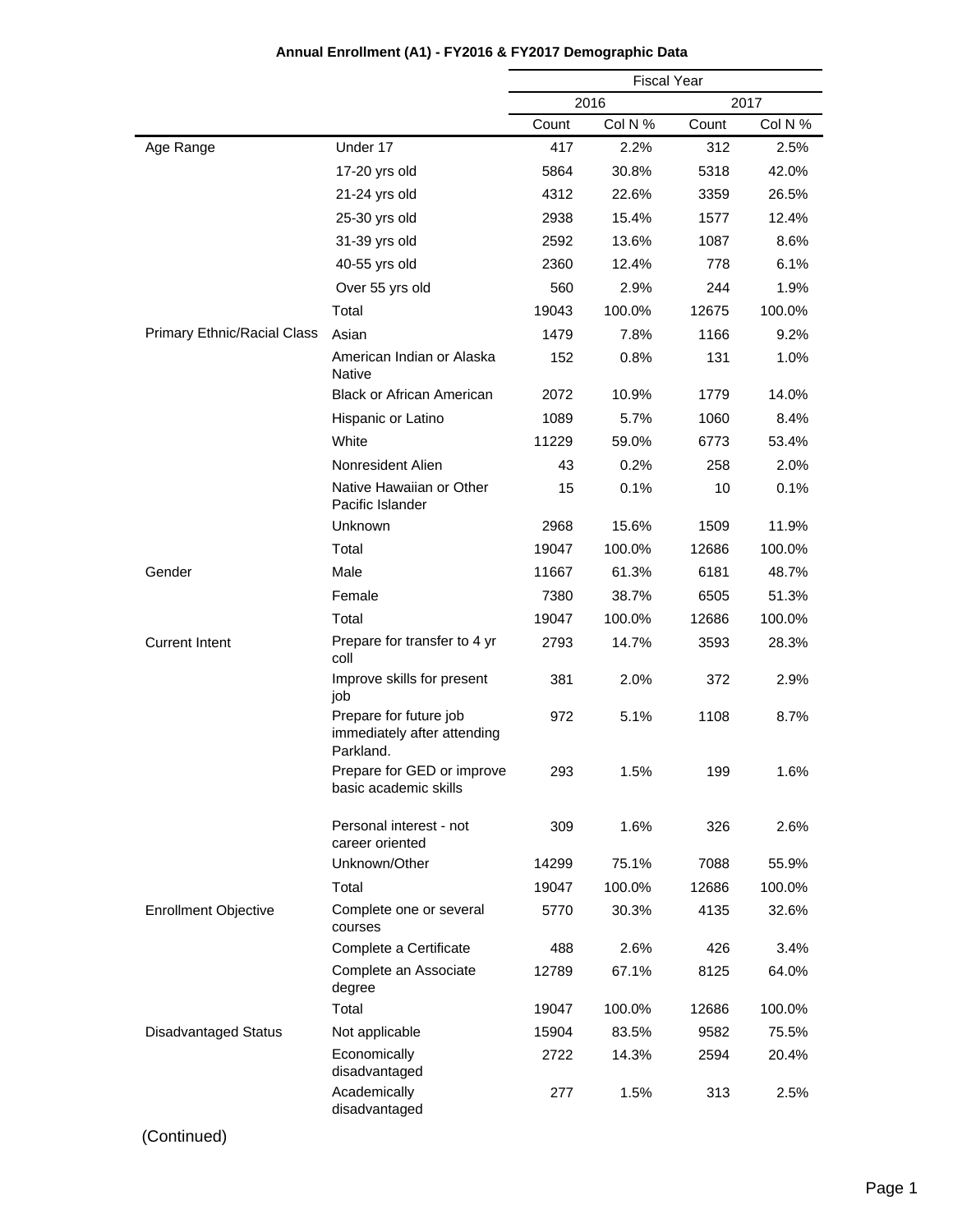# **Annual Enrollment (A1) - FY2016 & FY2017 Demographic Data**

| (Continued)                     |                                                                             |                |                    |       |         |
|---------------------------------|-----------------------------------------------------------------------------|----------------|--------------------|-------|---------|
|                                 |                                                                             |                | <b>Fiscal Year</b> |       |         |
|                                 |                                                                             |                | 2016               |       | 2017    |
|                                 |                                                                             | Count          | Col N %            | Count | Col N % |
|                                 | Both Econ & Acad<br>disadvantaged                                           | 144            | 0.8%               | 197   | 1.6%    |
|                                 | Total                                                                       | 19047          | 100.0%             | 12686 | 100.0%  |
| Ltd-Eng Proficiency             | Not applicable                                                              | 18609          | 97.7%              | 12222 | 96.3%   |
|                                 | Limited-English-Proficient                                                  | 438            | 2.3%               | 464   | 3.7%    |
|                                 | Total                                                                       | 19047          | 100.0%             | 12686 | 100.0%  |
| <b>Disability Status</b>        | Not Applicable (No<br>Disability)                                           | 18286          | 96.0%              | 11907 | 93.9%   |
|                                 | Disability Student - One<br>Disability & Used Services                      | 410            | 2.2%               | 450   | 3.5%    |
|                                 | Disability Student - Multiple<br><b>Disabilities &amp; Used Services</b>    | 351            | 1.8%               | 329   | 2.6%    |
|                                 | Total                                                                       | 19047          | 100.0%             | 12686 | 100.0%  |
| <b>Highest Deg Prev Earned</b>  | <b>Associates Degree</b>                                                    | 361            | 1.9%               | 359   | 2.8%    |
|                                 | <b>Bachelor Degree</b>                                                      | 449            | 2.4%               | 443   | 3.5%    |
|                                 | Certificate                                                                 | 143            | $0.8\%$            | 139   | 1.1%    |
|                                 | Doctoral Degree                                                             | 20             | 0.1%               | 20    | 0.2%    |
|                                 | <b>GED</b>                                                                  | 241            | 1.3%               | 198   | 1.6%    |
|                                 | High Schl Diploma                                                           | 6563           | 34.5%              | 5796  | 45.7%   |
|                                 | <b>Masters Degree</b>                                                       | 95             | 0.5%               | 100   | 0.8%    |
|                                 | None                                                                        | 281            | 1.5%               | 524   | 4.1%    |
|                                 | Other                                                                       | 212            | 1.1%               | 215   | 1.7%    |
|                                 | 1st Professional Degree                                                     | $\overline{7}$ | 0.0%               | 10    | 0.1%    |
|                                 | Some college                                                                | 2141           | 11.2%              | 2243  | 17.7%   |
|                                 | Unknown                                                                     | 8534           | 44.8%              | 2639  | 20.8%   |
|                                 | Total                                                                       | 19047          | 100.0%             | 12686 | 100.0%  |
| <b>Veteran Status</b>           | Not a Veteran                                                               | 18300          | 96.1%              | 11908 | 93.9%   |
|                                 | Veteran                                                                     | 747            | 3.9%               | 778   | 6.1%    |
|                                 | Total                                                                       | 19047          | 100.0%             | 12686 | 100.0%  |
| <b>Student Entry Level</b>      | Freshman                                                                    | 11515          | 60.5%              | 5967  | 47.0%   |
|                                 | Sophomore                                                                   | 5151           | 27.0%              | 4244  | 33.5%   |
|                                 | <b>Dual ENROLLMENT</b>                                                      | 5              | 0.0%               | 6     | 0.0%    |
|                                 | Unclassified/Other                                                          | 1230           | 6.5%               | 1401  | 11.0%   |
|                                 | Dual CREDIT                                                                 | 1146           | 6.0%               | 1068  | 8.4%    |
|                                 | Total                                                                       | 19047          | 100.0%             | 12686 | 100.0%  |
| <b>First Generation College</b> | Missing                                                                     | 12047          | 63.2%              | 5261  | 41.5%   |
| Student                         | Student in the first<br>generation of their family to<br>attend college     | 1709           | 9.0%               | 1730  | 13.6%   |
|                                 | Student not in the first<br>generation of their family to<br>attend college | 5291           | 27.8%              | 5695  | 44.9%   |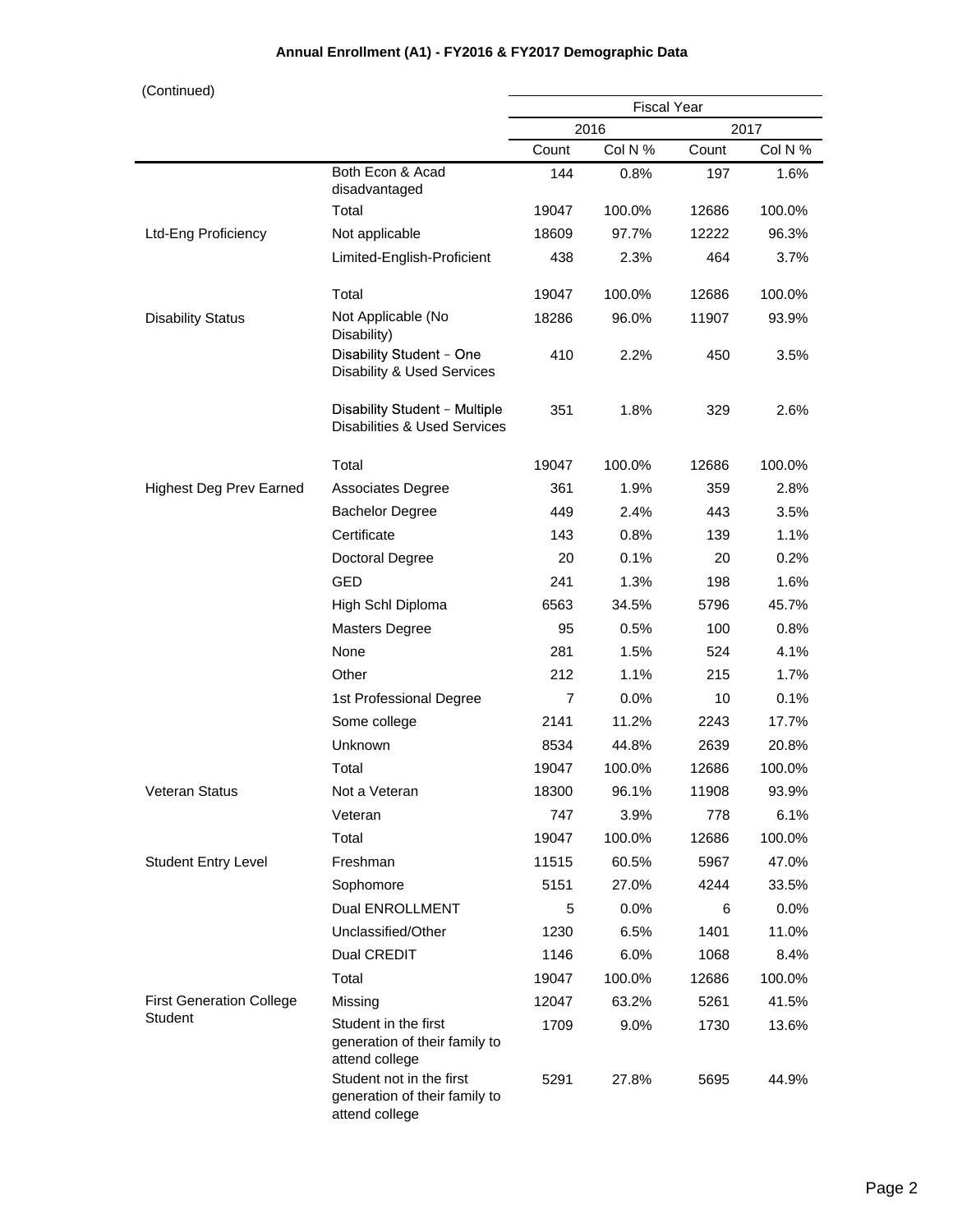Note: Enrollment numbers and other changes are due to the ending of Parkland's contract with the Illinois Fire Service Institute and agreements with local trade unions, which ended in FY2016. Questions can be directed to Institutional Accountability and Research. Source: a1fy17.sps, Prepared by IAR 8/18/2017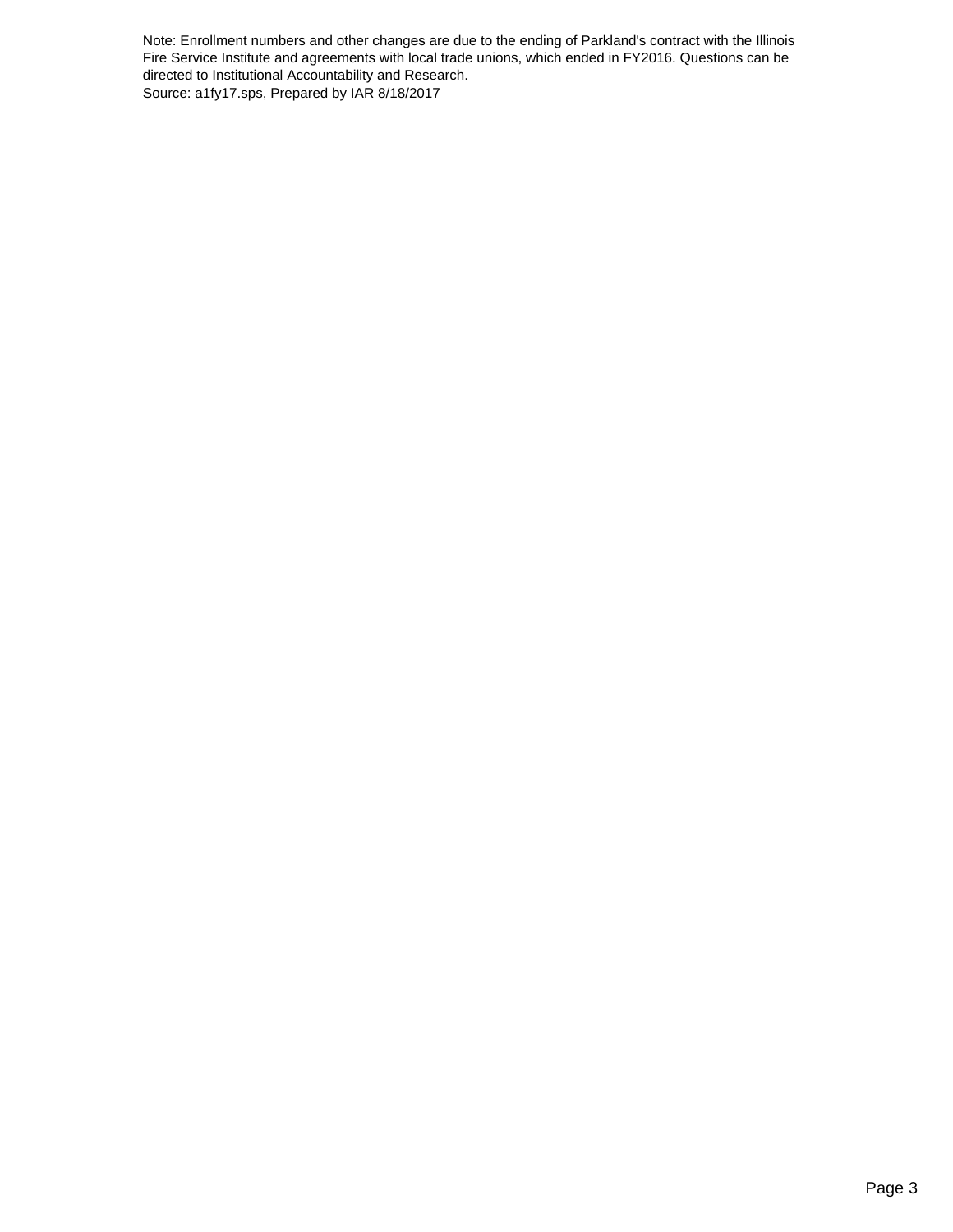|           |                 |                | <b>Fiscal Year</b> |                |         |
|-----------|-----------------|----------------|--------------------|----------------|---------|
|           |                 |                | 2016               |                | 2017    |
|           |                 | Count          | Col N %            | Count          | Col N % |
| Residency | In-district     | 9457           | 49.7%              | 8714           | 68.7%   |
|           | Out-of-district | 8137           | 42.7%              | 2924           | 23.0%   |
|           | Out-of-state    | 459            | 2.4%               | 287            | 2.3%    |
|           | Foreign Country | 994            | 5.2%               | 761            | 6.0%    |
|           | Total           | 19047          | 100.0%             | 12686          | 100.0%  |
| County    | Adams           | 64             | 0.3%               | 29             | 0.2%    |
|           | Alexander       | $\overline{7}$ | 0.0%               | $\overline{c}$ | 0.0%    |
|           | Bond            | 31             | 0.2%               | 4              | 0.0%    |
|           | Boone           | 25             | 0.1%               | $\overline{7}$ | 0.1%    |
|           | Brown           | 17             | 0.1%               | 0              | 0.0%    |
|           | <b>Bureau</b>   | 26             | 0.1%               | $\overline{7}$ | 0.1%    |
|           | Calhoun         | 12             | 0.1%               | 5              | 0.0%    |
|           | Carroll         | 69             | 0.4%               | 2              | 0.0%    |
|           | Cass            | 13             | 0.1%               | 10             | 0.1%    |
|           | Champaign       | 7004           | 36.8%              | 6343           | 50.0%   |
|           | Christian       | 53             | 0.3%               | 25             | 0.2%    |
|           | Clark           | 25             | 0.1%               | 12             | 0.1%    |
|           | Clay            | 10             | 0.1%               | 7              | 0.1%    |
|           | Clinton         | 40             | 0.2%               | 8              | 0.1%    |
|           | Coles           | 126            | 0.7%               | 77             | 0.6%    |
|           | Cook            | 2304           | 12.1%              | 1198           | 9.4%    |
|           | Crawford        | 27             | 0.1%               | 3              | 0.0%    |
|           | Cumberland      | 16             | 0.1%               | 14             | 0.1%    |
|           | De Kalb         | 98             | 0.5%               | 21             | 0.2%    |
|           | De Witt         | 161            | 0.8%               | 101            | 0.8%    |
|           | Douglas         | 523            | 2.7%               | 474            | 3.7%    |
|           | Du Page         | 385            | 2.0%               | 170            | 1.3%    |
|           | Edgar           | 42             | 0.2%               | 32             | 0.3%    |
|           | Edwards         | $\mathbf 0$    | 0.0%               | 3              | 0.0%    |
|           | Effingham       | 85             | 0.4%               | 29             | 0.2%    |
|           | Fayette         | 40             | 0.2%               | 1              | 0.0%    |
|           | Ford            | 378            | 2.0%               | 336            | 2.6%    |
|           | Franklin        | 43             | 0.2%               | 9              | 0.1%    |
|           | Fulton          | 61             | 0.3%               | 9              | 0.1%    |
|           | Gallatin        | $\mathbf 1$    | 0.0%               | 1              | 0.0%    |
|           | Greene          | 28             | 0.1%               | 1              | 0.0%    |
|           | Grundy          | 35             | 0.2%               | 8              | 0.1%    |
|           | Hamilton        | 13             | 0.1%               | $\overline{c}$ | 0.0%    |
|           | Hancock         | 16             | 0.1%               | 3              | 0.0%    |
|           |                 |                |                    |                |         |
|           | Hardin          | $\overline{c}$ | 0.0%               | 0              | 0.0%    |
|           | Henderson       | $\mathbf{1}$   | 0.0%               | 0              | 0.0%    |

#### **Annual Enrollment (A1) - FY2016 & FY2017 Residency Information**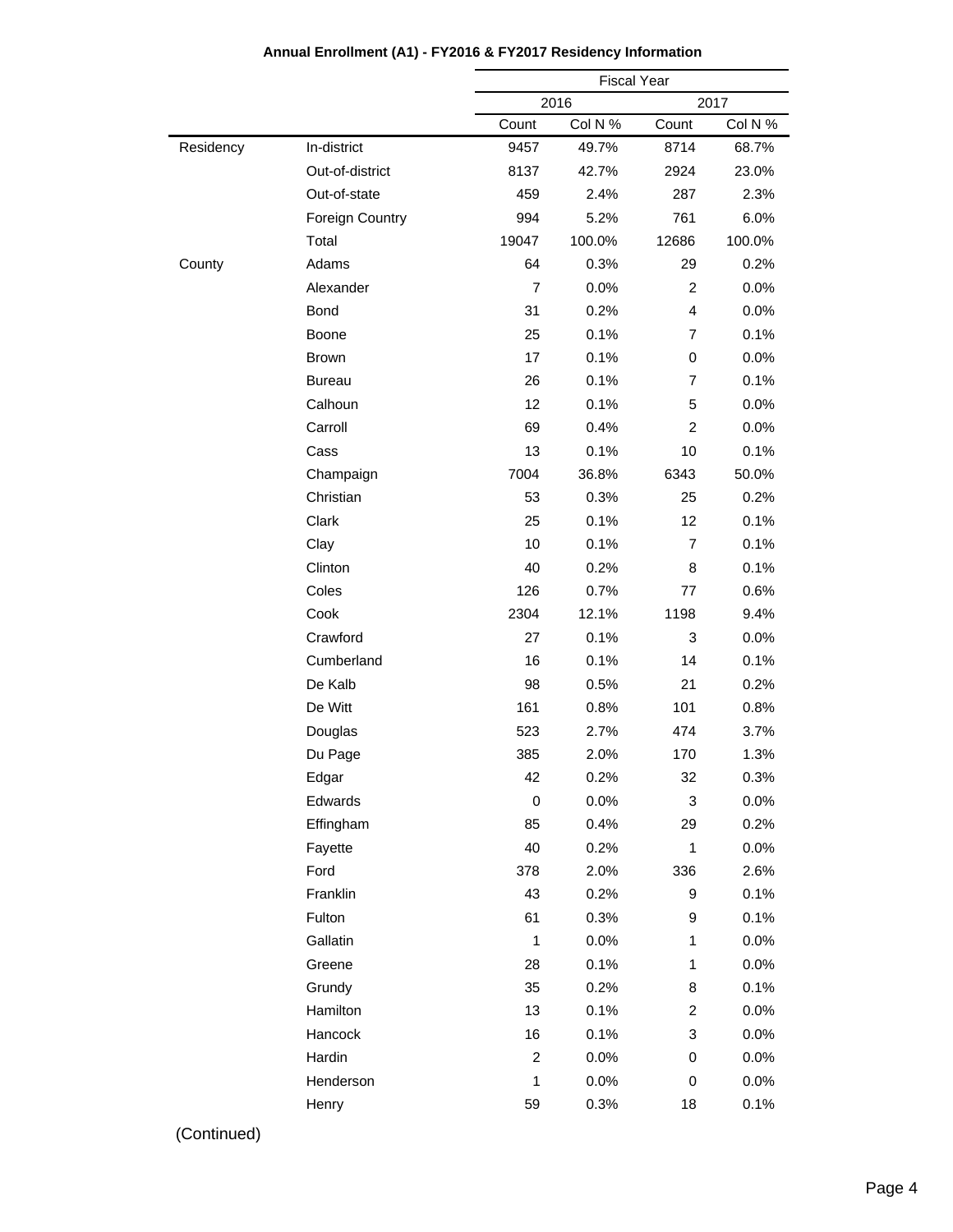## **Annual Enrollment (A1) - FY2016 & FY2017 Residency Information**

| (Continued) |            |                | <b>Fiscal Year</b> |                         |         |
|-------------|------------|----------------|--------------------|-------------------------|---------|
|             |            |                | 2016               |                         | 2017    |
|             |            | Count          | Col N %            | Count                   | Col N % |
|             | Iroquois   | 259            | 1.4%               | 225                     | 1.8%    |
|             | Jackson    | 88             | 0.5%               | 14                      | 0.1%    |
|             | Jasper     | 15             | 0.1%               | 3                       | 0.0%    |
|             | Jefferson  | 19             | 0.1%               | $\overline{7}$          | 0.1%    |
|             | Jersey     | 10             | 0.1%               | 5                       | 0.0%    |
|             | Jo Daviess | 21             | 0.1%               | 3                       | 0.0%    |
|             | Johnson    | 18             | 0.1%               | 3                       | 0.0%    |
|             | Kane       | 209            | 1.1%               | 79                      | 0.6%    |
|             | Kankakee   | 139            | 0.7%               | 63                      | 0.5%    |
|             | Kendall    | 79             | 0.4%               | 11                      | 0.1%    |
|             | Knox       | 41             | 0.2%               | 17                      | 0.1%    |
|             | Lake       | 241            | 1.3%               | 158                     | 1.2%    |
|             | La Salle   | 116            | 0.6%               | 28                      | 0.2%    |
|             | Lawrence   | 3              | 0.0%               | $\mathbf{1}$            | 0.0%    |
|             | Lee        | 64             | 0.3%               | 8                       | 0.1%    |
|             | Livingston | 199            | 1.0%               | 169                     | 1.3%    |
|             | Logan      | 63             | 0.3%               | 17                      | 0.1%    |
|             | McDonough  | 39             | 0.2%               | 12                      | 0.1%    |
|             | McHenry    | 171            | 0.9%               | 48                      | 0.4%    |
|             | McLean     | 464            | 2.4%               | 282                     | 2.2%    |
|             | Macon      | 182            | 1.0%               | 134                     | 1.1%    |
|             | Macoupin   | 40             | 0.2%               | 9                       | 0.1%    |
|             | Madison    | 128            | 0.7%               | 31                      | 0.2%    |
|             | Marion     | 29             | 0.2%               | 3                       | 0.0%    |
|             | Marshall   | 18             | 0.1%               | $\overline{\mathbf{c}}$ | 0.0%    |
|             | Mason      | 39             | 0.2%               | 5                       | 0.0%    |
|             | Massac     | 6              | 0.0%               | 2                       | 0.0%    |
|             | Menard     | 24             | 0.1%               | 3                       | 0.0%    |
|             | Mercer     | 12             | 0.1%               | 4                       | 0.0%    |
|             | Monroe     | $\overline{7}$ | 0.0%               | 9                       | 0.1%    |
|             | Montgomery | 49             | 0.3%               | 21                      | 0.2%    |
|             | Morgan     | 59             | 0.3%               | 12                      | 0.1%    |
|             | Moultrie   | 34             | 0.2%               | 25                      | 0.2%    |
|             | Ogle       | 86             | 0.5%               | 7                       | 0.1%    |
|             | Peoria     | 176            | 0.9%               | 42                      | 0.3%    |
|             | Perry      | 29             | 0.2%               | 4                       | 0.0%    |
|             | Piatt      | 581            | 3.1%               | 558                     | 4.4%    |
|             | Pike       | 29             | 0.2%               | 4                       | 0.0%    |
|             | Pope       | $\overline{c}$ | 0.0%               | 0                       | 0.0%    |
|             | Pulaski    | 1              | 0.0%               | 0                       | 0.0%    |
|             | Putnam     | 6              | 0.0%               | 3                       | 0.0%    |
|             | Randolph   | 38             | 0.2%               | 5                       | 0.0%    |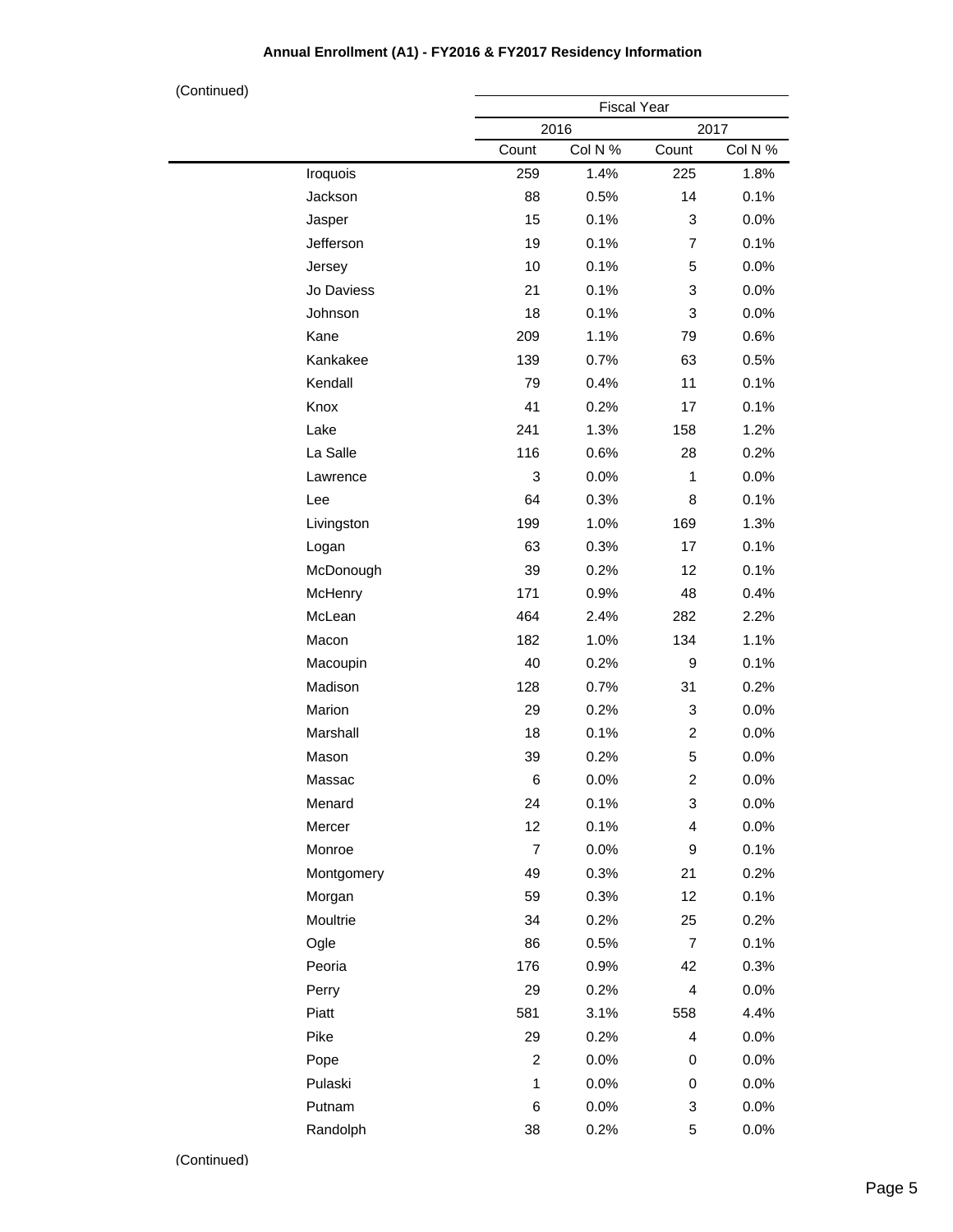## **Annual Enrollment (A1) - FY2016 & FY2017 Residency Information**

| (Continued)  |                         |                  |                    |                         |         |  |
|--------------|-------------------------|------------------|--------------------|-------------------------|---------|--|
|              |                         |                  | <b>Fiscal Year</b> |                         |         |  |
|              |                         |                  | 2016               |                         | 2017    |  |
|              |                         | Count            | Col N %            | Count                   | Col N % |  |
|              | Richland                | 12               | 0.1%               | $\overline{4}$          | 0.0%    |  |
|              | Rock Island             | 93               | 0.5%               | 19                      | 0.1%    |  |
|              | St. Clair               | 132              | 0.7%               | 24                      | 0.2%    |  |
|              | Saline                  | 12               | 0.1%               | $\mathbf{1}$            | 0.0%    |  |
|              | Sangamon                | 267              | 1.4%               | 64                      | 0.5%    |  |
|              | Schuyler                | $\overline{7}$   | 0.0%               | 0                       | 0.0%    |  |
|              | Scott                   | 9                | 0.0%               | 3                       | 0.0%    |  |
|              | Shelby                  | 46               | 0.2%               | 18                      | 0.1%    |  |
|              | <b>Stark</b>            | $\boldsymbol{9}$ | 0.0%               | $\overline{c}$          | 0.0%    |  |
|              | Stephenson              | 24               | 0.1%               | 9                       | 0.1%    |  |
|              | Tazewell                | 153              | 0.8%               | 27                      | 0.2%    |  |
|              | Union                   | 17               | 0.1%               | $\overline{4}$          | 0.0%    |  |
|              | Vermilion               | 312              | 1.6%               | 241                     | 1.9%    |  |
|              | Wabash                  | $\overline{4}$   | 0.0%               | $\overline{c}$          | 0.0%    |  |
|              | Warren                  | 8                | 0.0%               | 3                       | 0.0%    |  |
|              | Washington              | 32               | 0.2%               | $\overline{4}$          | 0.0%    |  |
|              | Wayne                   | 35               | 0.2%               | $\overline{c}$          | 0.0%    |  |
|              | White                   | $\overline{c}$   | 0.0%               | $\overline{4}$          | 0.0%    |  |
|              | Whiteside               | 70               | 0.4%               | $\overline{4}$          | 0.0%    |  |
|              | Will                    | 361              | 1.9%               | 149                     | 1.2%    |  |
|              | Williamson              | 81               | 0.4%               | 5                       | 0.0%    |  |
|              | Winnebago               | 165              | 0.9%               | 25                      | 0.2%    |  |
|              | Woodford                | 70               | 0.4%               | 17                      | 0.1%    |  |
|              | Correct/OOState/Foreign | 1453             | 7.6%               | 1048                    | 8.3%    |  |
|              | Total                   | 19047            | 100.0%             | 12686                   | 100.0%  |  |
| <b>State</b> | Not Reported            | 57               | 0.3%               | 65                      | 0.5%    |  |
|              | Alabama                 | 1                | 0.0%               | $\overline{\mathbf{c}}$ | 0.0%    |  |
|              | Alaska                  | 1                | 0.0%               | 0                       | 0.0%    |  |
|              | Arizona                 | 5                | 0.0%               | 3                       | 0.0%    |  |
|              | California              | 55               | 0.3%               | 47                      | 0.4%    |  |
|              | Colorado                | 5                | 0.0%               | 4                       | 0.0%    |  |
|              | Connecticut             | 1                | 0.0%               | 1                       | 0.0%    |  |
|              | District of Columbia    | 1                | 0.0%               | 0                       | 0.0%    |  |
|              | Florida                 | 11               | 0.1%               | 19                      | 0.1%    |  |
|              | Georgia                 | 10               | 0.1%               | 13                      | 0.1%    |  |
|              | Hawaii                  | 0                | 0.0%               | 1                       | 0.0%    |  |
|              | Idaho                   | $\overline{c}$   | 0.0%               | $\overline{c}$          | 0.0%    |  |
|              | Illinois                | 17495            | 91.9%              | 11544                   | 91.0%   |  |
|              | Indiana                 | 84               | 0.4%               | 52                      | 0.4%    |  |
|              | lowa                    | 38               | 0.2%               | 5                       | 0.0%    |  |
|              | Kansas                  | 1                | 0.0%               | 3                       | 0.0%    |  |
|              | Kentucky                | $\boldsymbol{7}$ | 0.0%               | 9                       | 0.1%    |  |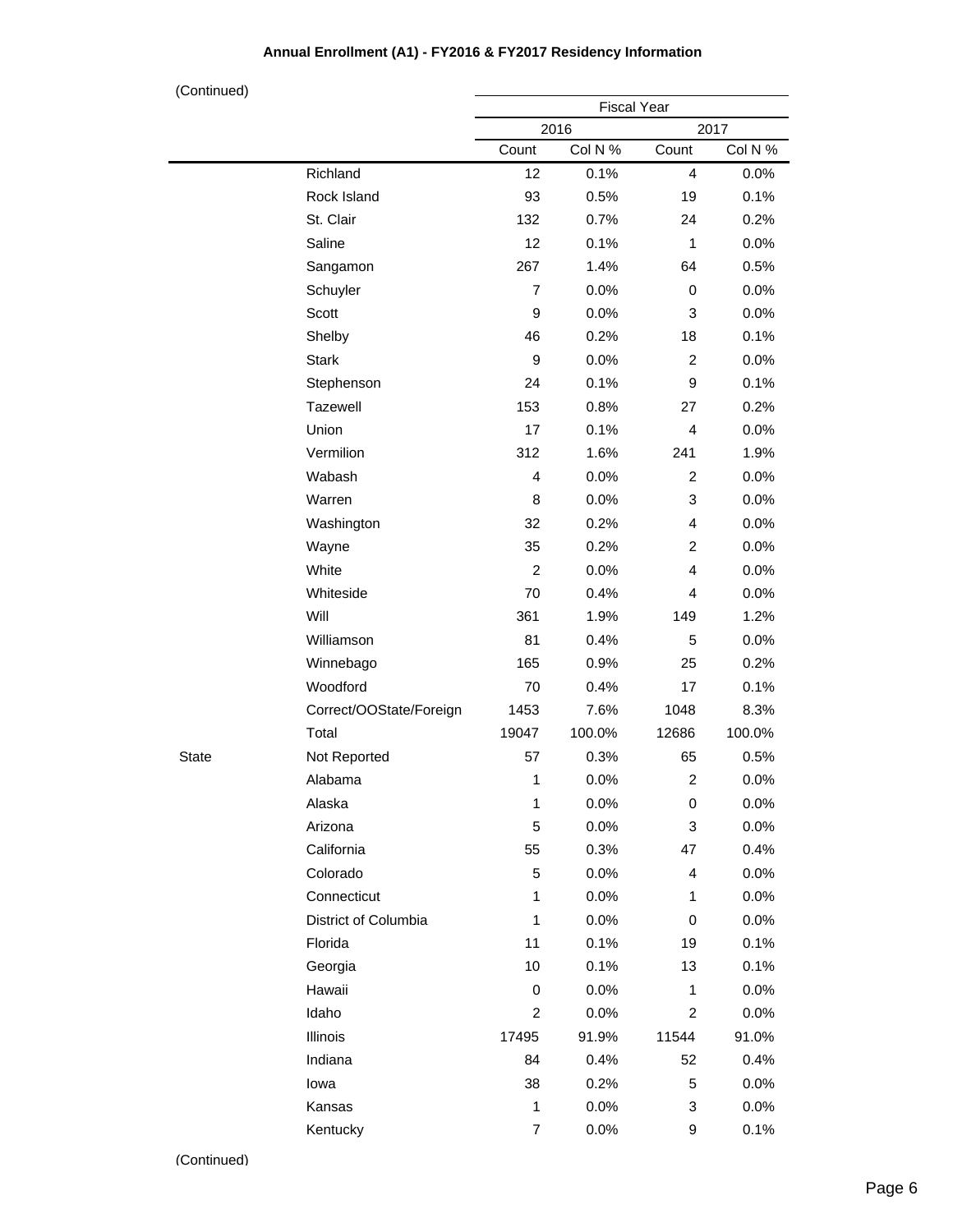| (Continued) |                  |                | <b>Fiscal Year</b> |                |         |  |  |
|-------------|------------------|----------------|--------------------|----------------|---------|--|--|
|             |                  |                | 2016               |                | 2017    |  |  |
|             |                  | Count          | Col N %            | Count          | Col N % |  |  |
|             | Louisiana        | 9              | 0.0%               | 0              | 0.0%    |  |  |
|             | Maine            | 0              | 0.0%               | 1              | 0.0%    |  |  |
|             | Maryland         | 8              | 0.0%               | 4              | 0.0%    |  |  |
|             | Massachusetts    | 10             | 0.1%               | 3              | 0.0%    |  |  |
|             | Michigan         | 18             | 0.1%               | 21             | 0.2%    |  |  |
|             | Minnesota        | $\overline{7}$ | 0.0%               | 3              | 0.0%    |  |  |
|             | Mississippi      | 4              | 0.0%               | 4              | 0.0%    |  |  |
|             | Missouri         | 26             | 0.1%               | 21             | 0.2%    |  |  |
|             | Montana          | 1              | 0.0%               | 0              | 0.0%    |  |  |
|             | Nebraska         | 1              | 0.0%               | 1              | 0.0%    |  |  |
|             | Nevada           | 3              | 0.0%               | 0              | 0.0%    |  |  |
|             | New Hampshire    | 1              | 0.0%               | 0              | 0.0%    |  |  |
|             | New Jersey       | 22             | 0.1%               | 12             | 0.1%    |  |  |
|             | New Mexico       | $\mathbf 0$    | 0.0%               | 1              | 0.0%    |  |  |
|             | New York         | 14             | 0.1%               | 12             | 0.1%    |  |  |
|             | North Carolina   | 8              | 0.0%               | 3              | 0.0%    |  |  |
|             | Ohio             | 12             | 0.1%               | $\overline{7}$ | 0.1%    |  |  |
|             | Oklahoma         | 3              | 0.0%               | $\overline{c}$ | 0.0%    |  |  |
|             | Oregon           | 3              | 0.0%               | $\mathbf{1}$   | 0.0%    |  |  |
|             | Pennsylvania     | 8              | 0.0%               | 4              | 0.0%    |  |  |
|             | S Carolina       | $\overline{c}$ | 0.0%               | 1              | 0.0%    |  |  |
|             | <b>Tennessee</b> | 18             | 0.1%               | 5              | 0.0%    |  |  |
|             | Texas            | 29             | 0.2%               | 20             | 0.2%    |  |  |
|             | Virginia         | 11             | 0.1%               | 11             | 0.1%    |  |  |
|             | Washington       | 12             | 0.1%               | 5              | 0.0%    |  |  |
|             | Wisconsin        | 45             | 0.2%               | 10             | 0.1%    |  |  |
|             | Wyoming          | 1              | 0.0%               | 1              | 0.0%    |  |  |
|             | Puerto Rico      | 3              | 0.0%               | $\overline{c}$ | 0.0%    |  |  |
|             | Foreign          | 994            | 5.2%               | 761            | 6.0%    |  |  |
|             | Total            | 19047          | 100.0%             | 12686          | 100.0%  |  |  |

Note: Enrollment numbers and other changes are due to the ending of Parkland's contract with the Illinois Fire Service Institute and agreements with local trade unions, which ended in FY2016. Questions can be directed to Institutional Accountability and Research. Source: a1fy17.sps, Prepared by IAR 8/18/2017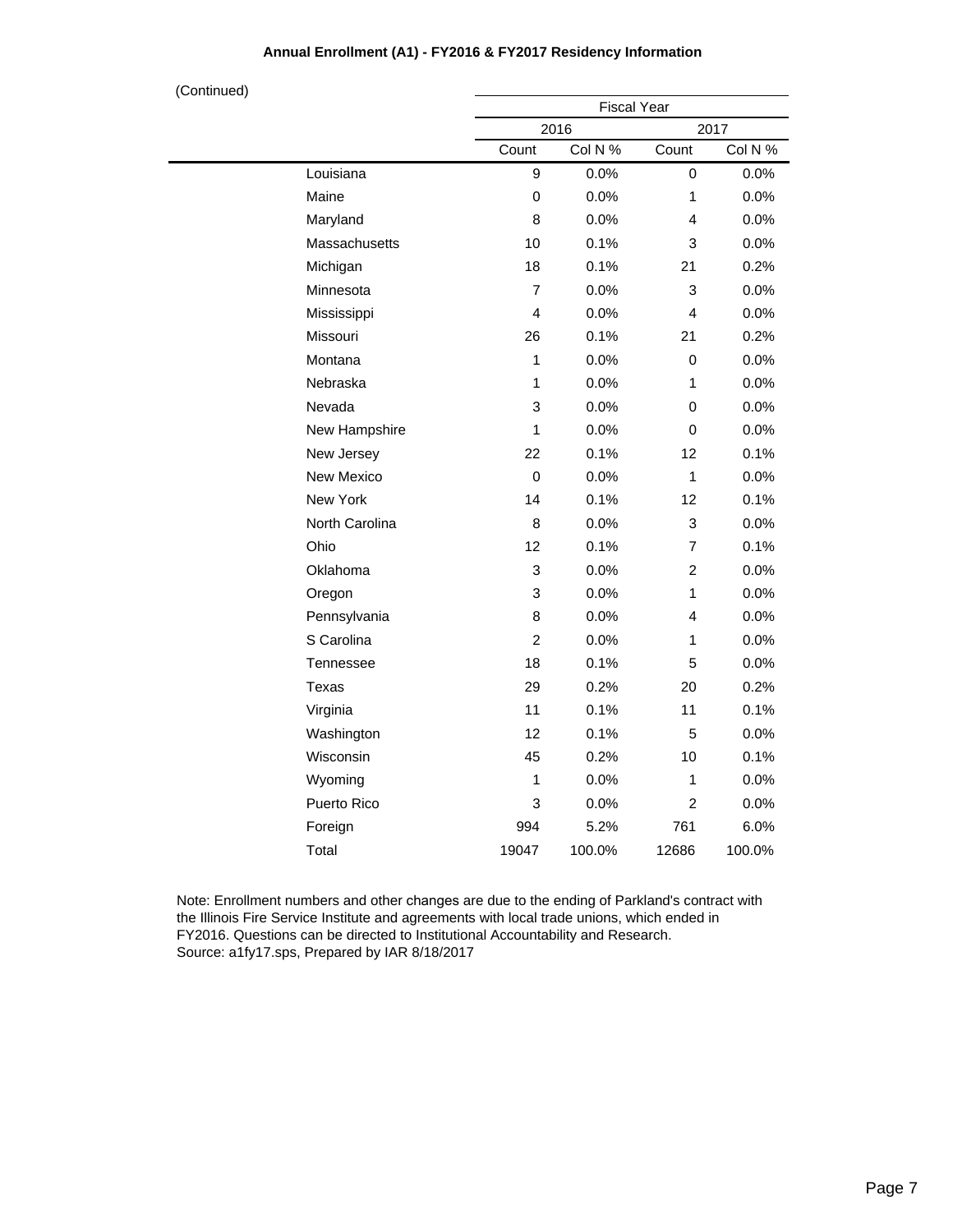|         |                 |                | <b>Fiscal Year</b> |              |            |  |
|---------|-----------------|----------------|--------------------|--------------|------------|--|
|         |                 |                | 2016               |              | 2017       |  |
|         |                 | Count          | Column N %         | Count        | Column N % |  |
| Program | <b>B ABGAAS</b> | 11             | 0.1%               | 11           | 0.1%       |  |
|         | <b>B ABKAAS</b> | 1              | 0.0%               | 0            | 0.0%       |  |
|         | <b>B ABLAAS</b> | 41             | 0.2%               | 44           | 0.3%       |  |
|         | <b>B ABLCER</b> | $\overline{2}$ | 0.0%               | 1            | 0.0%       |  |
|         | <b>B ABMAAS</b> | 79             | 0.4%               | 65           | 0.5%       |  |
|         | <b>B ABRAAS</b> | 12             | 0.1%               | 9            | 0.1%       |  |
|         | <b>B ABTAAS</b> | 24             | 0.1%               | 19           | 0.1%       |  |
|         | <b>B ACCAAS</b> | 100            | 0.5%               | 99           | 0.8%       |  |
|         | <b>B ACCCER</b> | 8              | 0.0%               | 10           | 0.1%       |  |
|         | <b>B AGBCER</b> | 5              | 0.0%               | 3            | 0.0%       |  |
|         | <b>B BNKAAS</b> | 1              | 0.0%               | 0            | 0.0%       |  |
|         | <b>B CCPAAS</b> | 6              | 0.0%               | 3            | 0.0%       |  |
|         | <b>B CSSAAS</b> | 1              | 0.0%               | 0            | 0.0%       |  |
|         | <b>B EQMAAS</b> | 9              | 0.0%               | 6            | 0.0%       |  |
|         | <b>B EQMCER</b> | 1              | 0.0%               | 0            | 0.0%       |  |
|         | <b>B ETRCER</b> | 1              | 0.0%               | 4            | 0.0%       |  |
|         | <b>B FLDCER</b> | $\overline{2}$ | 0.0%               | 3            | 0.0%       |  |
|         | <b>B FSACER</b> | 0              | 0.0%               | 2            | 0.0%       |  |
|         | <b>B FSSCER</b> | 3              | 0.0%               | 3            | 0.0%       |  |
|         | <b>B GISCER</b> | 7              | 0.0%               | 6            | 0.0%       |  |
|         | <b>B HCMAAS</b> | 26             | 0.1%               | 26           | 0.2%       |  |
|         | <b>B HIFCER</b> | $\overline{2}$ | 0.0%               | 0            | 0.0%       |  |
|         | <b>B HIHAAS</b> | 22             | 0.1%               | 21           | 0.2%       |  |
|         | <b>B HIMCER</b> | $\overline{2}$ | 0.0%               | 0            | 0.0%       |  |
|         | <b>B HIRAAS</b> | 27             | 0.1%               | 16           | 0.1%       |  |
|         | <b>B HRCAAS</b> | $\overline{2}$ | 0.0%               | 0            | 0.0%       |  |
|         | <b>B INDCER</b> | 10             | 0.1%               | 9            | 0.1%       |  |
|         | <b>B INTCER</b> | 2              | 0.0%               | 3            | 0.0%       |  |
|         | <b>B MGTAAS</b> | 165            | 0.9%               | 146          | 1.2%       |  |
|         | <b>B MKTAAS</b> | 51             | 0.3%               | 50           | 0.4%       |  |
|         | <b>B RESAAS</b> | 0              | 0.0%               | 1            | 0.0%       |  |
|         | <b>B TRACER</b> | 1              | 0.0%               | 0            | 0.0%       |  |
|         | E ACECER        | 1              | 0.0%               | 0            | 0.0%       |  |
|         | E ACRAAS        | 41             | 0.2%               | 32           | 0.3%       |  |
|         | <b>E ACRCER</b> | 1              | 0.0%               | 0            | 0.0%       |  |
|         | E AFTAAS        | 45             | 0.2%               | 46           | 0.4%       |  |
|         | E AMTCER        | 2              | 0.0%               | 1            | 0.0%       |  |
|         | E AUSCER        | $\mathbf 0$    | 0.0%               | 8            | 0.1%       |  |
|         | E AUTAAS        | 89             | 0.5%               | 88           | 0.7%       |  |
|         | E BCRCER        | 4              | 0.0%               | 5            | 0.0%       |  |
|         | E BLACER        | 0              | 0.0%               | 1            | 0.0%       |  |
|         | E BRLCER        | 0              | 0.0%               | $\mathbf{1}$ | 0.0%       |  |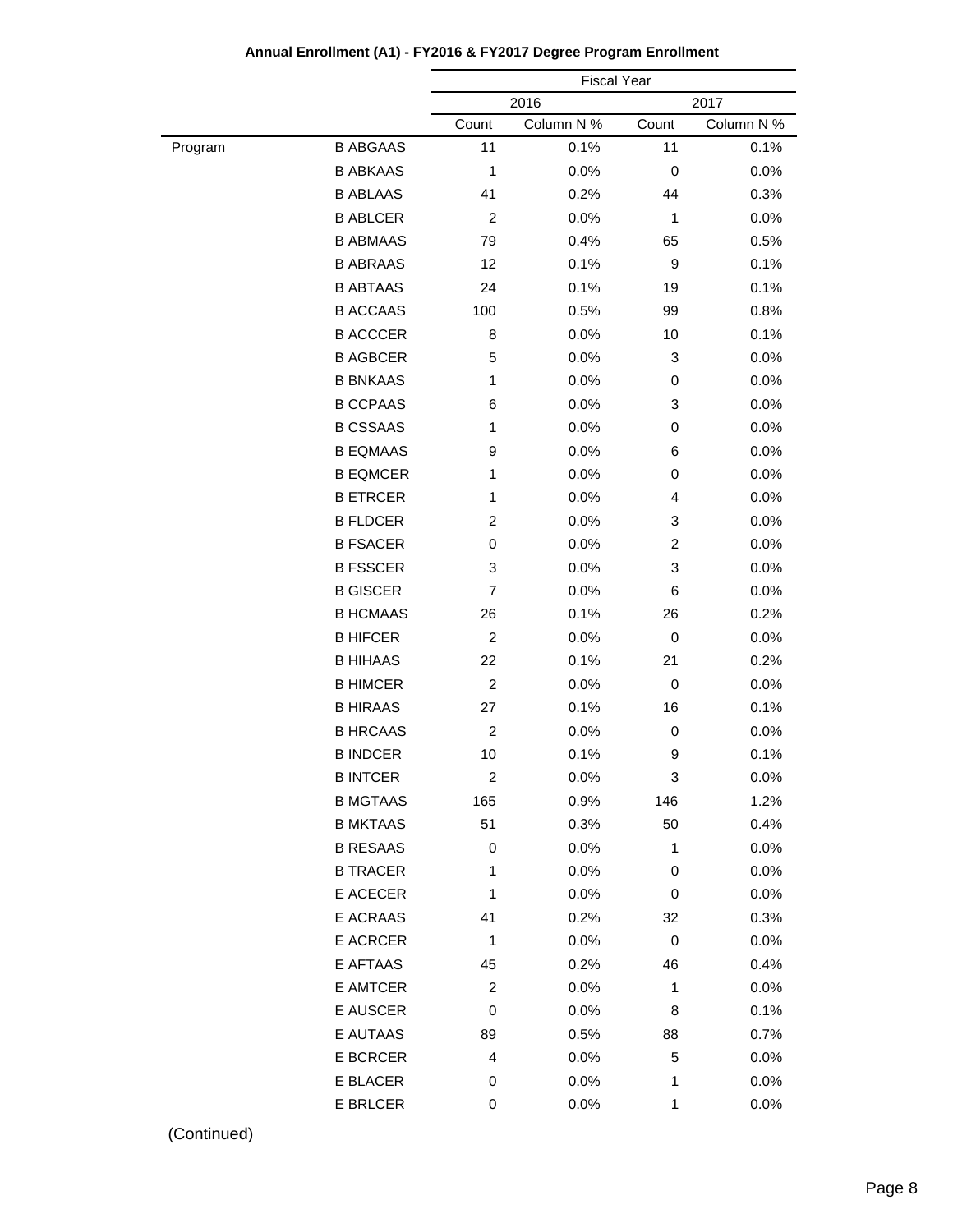|                 |                | <b>Fiscal Year</b> |                         |            |
|-----------------|----------------|--------------------|-------------------------|------------|
|                 |                | 2016               |                         | 2017       |
|                 | Count          | Column N %         | Count                   | Column N % |
| E CBSCER        | 0              | 0.0%               | 1                       | 0.0%       |
| E CCACER        | 3              | 0.0%               | 0                       | 0.0%       |
| E CCDCER        | $\overline{c}$ | 0.0%               | 1                       | 0.0%       |
| E CDBAAS        | 26             | 0.1%               | 15                      | 0.1%       |
| E CDGCER        | 1              | 0.0%               | 0                       | 0.0%       |
| E CDMAAS        | 57             | 0.3%               | 34                      | 0.3%       |
| E CDSAAS        | 10             | 0.1%               | 9                       | 0.1%       |
| E CDSCER        | 1              | 0.0%               | 1                       | 0.0%       |
| E CIVCER        | 3              | 0.0%               | 1                       | 0.0%       |
| E CMDCER        | 1              | 0.0%               | 3                       | 0.0%       |
| E CNHAAS        | 39             | 0.2%               | 35                      | 0.3%       |
| <b>E CRRCER</b> | 0              | 0.0%               | 1                       | 0.0%       |
| E CTTAAS        | 6              | 0.0%               | 6                       | 0.0%       |
| E CWCCER        | 13             | 0.1%               | 2                       | 0.0%       |
| E ECSAAS        | 38             | 0.2%               | 33                      | 0.3%       |
| E ECSCER        | 1              | 0.0%               | 1                       | 0.0%       |
| <b>E EITCER</b> | 0              | 0.0%               | 1                       | 0.0%       |
| <b>E EIWCER</b> | 34             | 0.2%               | 6                       | 0.0%       |
| E ELPCER        | 8              | 0.0%               | 8                       | 0.1%       |
| E ENSAES        | 317            | 1.7%               | 283                     | 2.2%       |
| <b>E ERWCER</b> | $\overline{c}$ | 0.0%               | 0                       | 0.0%       |
| E HACAAS        | 32             | 0.2%               | 26                      | 0.2%       |
| E HACCER        | $\overline{c}$ | 0.0%               | 4                       | 0.0%       |
| E HVCCER        | 6              | 0.0%               | 4                       | 0.0%       |
| <b>E IMCCER</b> | 0              | 0.0%               | 1                       | 0.0%       |
| <b>E IMTCER</b> | 1              | 0.0%               | 5                       | 0.0%       |
| <b>E IRWCER</b> | 5              | 0.0%               | 0                       | 0.0%       |
| E IWTCER        | 12             | 0.1%               | 15                      | 0.1%       |
| E MFGAAS        | 67             | 0.4%               | 67                      | 0.5%       |
| E MFTCER        | 1              | 0.0%               | $\overline{c}$          | 0.0%       |
| E PETAAS        | 56             | 0.3%               | 47                      | 0.4%       |
| E PFTCER        | 7              | 0.0%               | 2                       | 0.0%       |
| F AADAFA        | 86             | 0.5%               | 94                      | 0.7%       |
| F AAEAFA        | 7              | 0.0%               | 11                      | 0.1%       |
| F ENTAAS        | 4              | 0.0%               | 4                       | 0.0%       |
| <b>F ENTCER</b> | 0              | 0.0%               | 1                       | 0.0%       |
| <b>F GDICER</b> | 0              | 0.0%               | 2                       | 0.0%       |
| F GDPCER        | 1              | 0.0%               | 0                       | 0.0%       |
| F GDSAAS        | 49             | 0.3%               | 48                      | 0.4%       |
| F GPPCER        | 0              | 0.0%               | $\overline{\mathbf{c}}$ | 0.0%       |
| <b>F MCBAAS</b> | 33             | 0.2%               | 33                      | 0.3%       |
| F MCCAAS        | 15             | 0.1%               | 11                      | 0.1%       |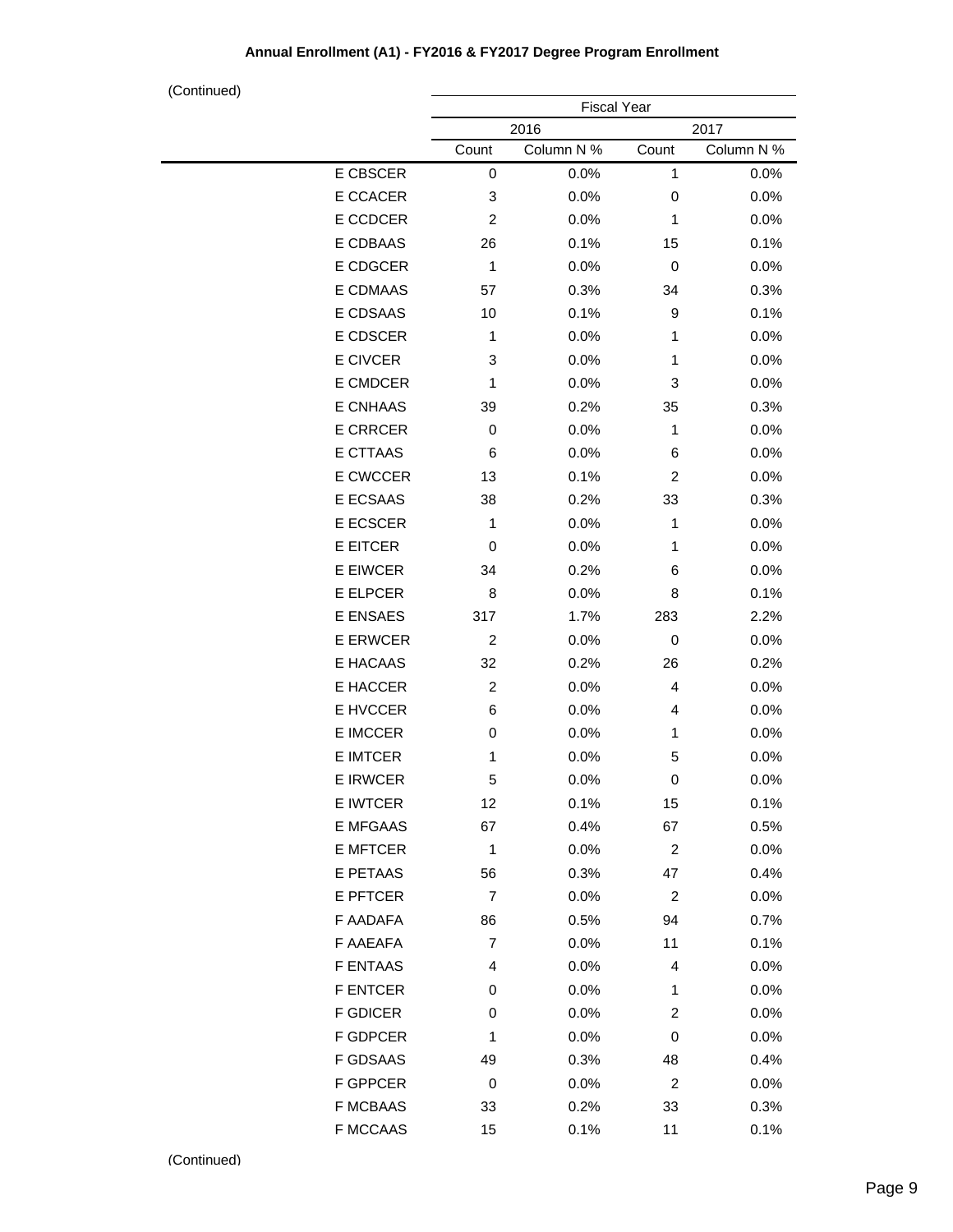|                 | <b>Fiscal Year</b> |            |                         |            |
|-----------------|--------------------|------------|-------------------------|------------|
|                 |                    | 2016       |                         | 2017       |
|                 | Count              | Column N % | Count                   | Column N % |
| <b>F MCJAAS</b> | 0                  | 0.0%       | 1                       | 0.0%       |
| <b>F MCPAAS</b> | 0                  | 0.0%       | 1                       | 0.0%       |
| <b>F MCVAAS</b> | 1                  | 0.0%       | 0                       | 0.0%       |
| <b>F MPHAAS</b> | 30                 | 0.2%       | 29                      | 0.2%       |
| <b>F MPRCER</b> | 4                  | 0.0%       | 5                       | 0.0%       |
| <b>F MSEAFA</b> | 24                 | 0.1%       | 21                      | 0.2%       |
| F MSPAFA        | 22                 | 0.1%       | 19                      | 0.1%       |
| <b>G AKGCER</b> | $\overline{c}$     | 0.0%       | 1                       | 0.0%       |
| <b>G CMACER</b> | 26                 | 0.1%       | 0                       | 0.0%       |
| <b>G DHGAAS</b> | 70                 | 0.4%       | 74                      | 0.6%       |
| <b>G DTPCER</b> | 4                  | 0.0%       | $\overline{\mathbf{c}}$ | 0.0%       |
| <b>G EMACER</b> | 19                 | 0.1%       | 23                      | 0.2%       |
| <b>G EMTAAS</b> | 50                 | 0.3%       | 40                      | 0.3%       |
| <b>G EMTCER</b> | 10                 | 0.1%       | 12                      | 0.1%       |
| <b>G MASCER</b> | 8                  | 0.0%       | $\overline{c}$          | 0.0%       |
| <b>G MSGAAS</b> | 5                  | 0.0%       | 21                      | 0.2%       |
| <b>G MSGCER</b> | 11                 | 0.1%       | 13                      | 0.1%       |
| <b>G NASCER</b> | 74                 | 0.4%       | 83                      | 0.7%       |
| <b>G NURAAS</b> | 241                | 1.3%       | 255                     | 2.0%       |
| <b>G NURCER</b> | 21                 | 0.1%       | 28                      | 0.2%       |
| <b>G OTAAAS</b> | 54                 | 0.3%       | 51                      | 0.4%       |
| <b>G RTTAAS</b> | 26                 | 0.1%       | 20                      | 0.2%       |
| <b>G SURAAS</b> | 53                 | 0.3%       | 59                      | 0.5%       |
| <b>G VTTAAS</b> | 77                 | 0.4%       | 58                      | 0.5%       |
| <b>G XCTCER</b> | 5                  | 0.0%       | 6                       | 0.0%       |
| <b>G XMRCER</b> | 3                  | 0.0%       | 8                       | 0.1%       |
| <b>G XRAAAS</b> | 49                 | 0.3%       | 44                      | 0.3%       |
| H GAAAA         | 1265               | 6.6%       | 1286                    | 10.1%      |
| H GAACE         | 3764               | 19.8%      | 3307                    | 26.1%      |
| <b>I OCAAAS</b> | 1                  | 0.0%       | 0                       | 0.0%       |
| I OCDAAS        | 1                  | 0.0%       | 1                       | 0.0%       |
| <b>I TRACER</b> | 0                  | 0.0%       | 1                       | 0.0%       |
| M CNAAAS        | 1                  | 0.0%       | 1                       | 0.0%       |
| M WSDAAS        | 0                  | 0.0%       | 1                       | 0.0%       |
| N ASGAS         | 2004               | 10.5%      | 1791                    | 14.1%      |
| N FTRCER        | 11                 | 0.1%       | 9                       | 0.1%       |
| N FXTCER        | 0                  | 0.0%       | 1                       | 0.0%       |
| OCCUP0199       | 40                 | 0.2%       | 49                      | 0.4%       |
| OCCUP0699       | 37                 | 0.2%       | 20                      | 0.2%       |
| OCCUP0799       | 88                 | 0.5%       | 397                     | 3.1%       |
| OCCUP1099       | 12                 | 0.1%       | 10                      | 0.1%       |
| OCCUP1599       | 35                 | 0.2%       | 30                      | 0.2%       |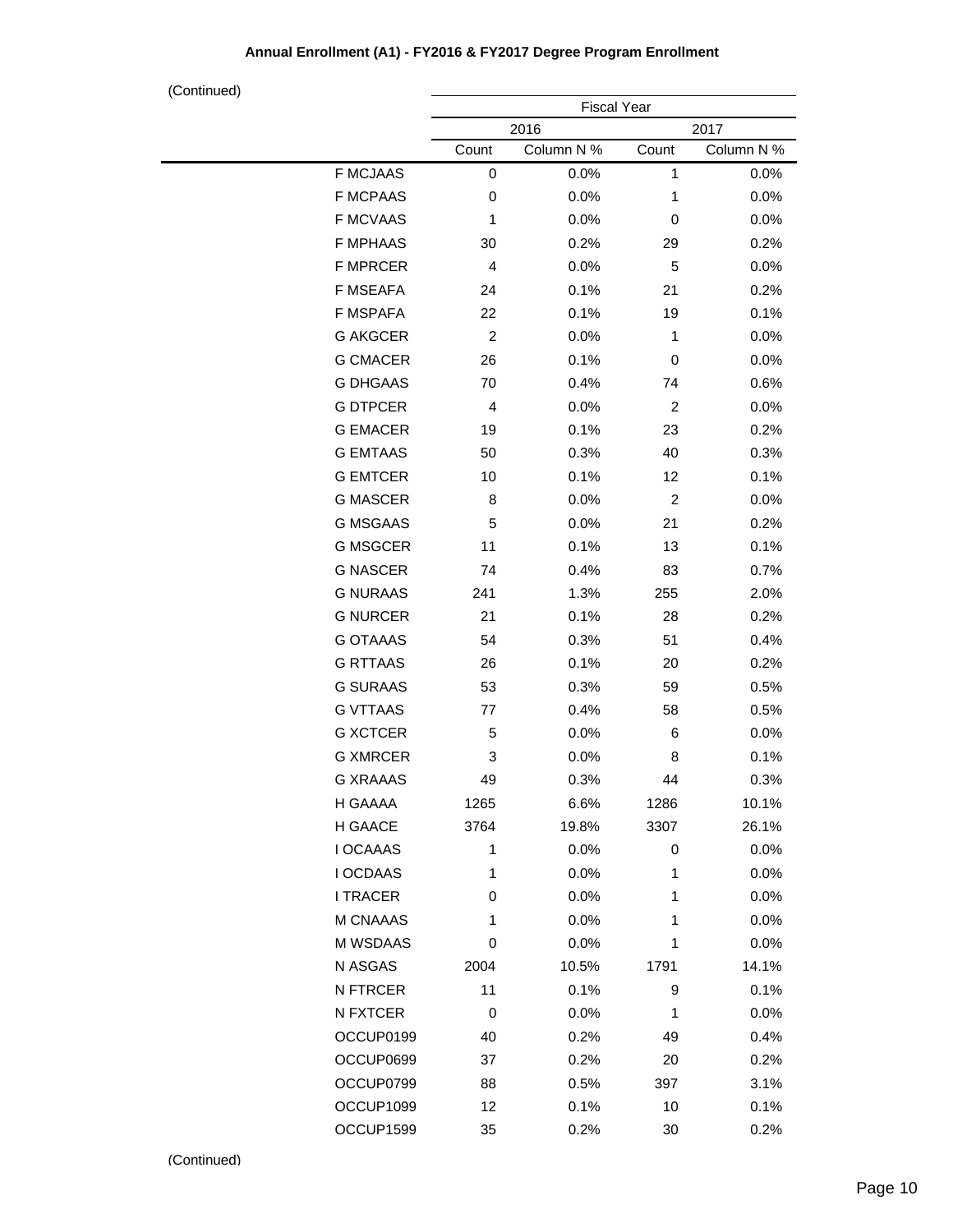|                  |                         | <b>Fiscal Year</b> |       |            |
|------------------|-------------------------|--------------------|-------|------------|
|                  |                         | 2016               |       | 2017       |
|                  | Count                   | Column N %         | Count | Column N % |
| OCCUP1799        | 853                     | 4.5%               | 957   | 7.5%       |
| OCCUP2101        | 52                      | 0.3%               | 11    | 0.1%       |
| OCCUP3199        | 1                       | 0.0%               | 0     | 0.0%       |
| OCCUP4399        | 1079                    | 5.7%               | 0     | 0.0%       |
| OCCUP4499        | 1                       | 0.0%               | 0     | 0.0%       |
| OCCUP4699        | 330                     | 1.7%               | 62    | 0.5%       |
| OCCUP4799        | 39                      | 0.2%               | 42    | 0.3%       |
| OCCUP4899        | 126                     | 0.7%               | 39    | 0.3%       |
| OCCUP4999        | 3                       | 0.0%               | 0     | 0.0%       |
| R PNGCER         | 1                       | 0.0%               | 0     | 0.0%       |
| S CDACER         | 0                       | 0.0%               | 1     | 0.0%       |
| S CDECER         | 2                       | 0.0%               | 1     | 0.0%       |
| S CHDAAS         | 90                      | 0.5%               | 87    | 0.7%       |
| S CJSAAS         | 144                     | 0.8%               | 133   | 1.0%       |
| <b>S FSTAAS</b>  | 39                      | 0.2%               | 21    | 0.2%       |
| <b>S FSTCER</b>  | 5                       | 0.0%               | 2     | 0.0%       |
| S HSTAAS         | 1                       | 0.0%               | 0     | 0.0%       |
| <b>T ASPCER</b>  | 5                       | 0.0%               | 0     | 0.0%       |
| <b>T BKPCER</b>  | 4                       | 0.0%               | 6     | 0.0%       |
| <b>T CISCER</b>  | 1                       | 0.0%               | 0     | 0.0%       |
| <b>T CMSAAS</b>  | 10                      | 0.1%               | 2     | 0.0%       |
| <b>T CNAAAS</b>  | 112                     | 0.6%               | 96    | 0.8%       |
| <b>T CPLAAS</b>  | 52                      | 0.3%               | 59    | 0.5%       |
| <b>T CSMCER</b>  | 1                       | 0.0%               | 0     | 0.0%       |
| <b>T DGMAAS</b>  | 81                      | 0.4%               | 69    | 0.5%       |
| <b>T GRACER</b>  | 0                       | 0.0%               | 1     | 0.0%       |
| <b>TIADAAS</b>   | 0                       | 0.0%               | 3     | 0.0%       |
| T IPRCER         | 3                       | 0.0%               | 5     | 0.0%       |
| T MOBCER         | 1                       | 0.0%               | 1     | 0.0%       |
| <b>T MSACER</b>  | 1                       | 0.0%               | 0     | 0.0%       |
| T MSOCER         | $\overline{\mathbf{c}}$ | 0.0%               | 1     | 0.0%       |
| <b>T NETCER</b>  | $\overline{\mathbf{c}}$ | 0.0%               | 0     | 0.0%       |
| T OCAAAS         | 86                      | 0.5%               | 80    | 0.6%       |
| T OCPCER         | 2                       | 0.0%               | 4     | 0.0%       |
| T OCTCER         | 1                       | 0.0%               | 2     | 0.0%       |
| T OOSCER         | 1                       | 0.0%               | 1     | 0.0%       |
| <b>T PCFCER</b>  | 1                       | 0.0%               | 7     | 0.1%       |
| <b>TVGWCER</b>   | 3                       | $0.0\%$            | 0     | 0.0%       |
| <b>T WSMCER</b>  | 5                       | 0.0%               | 1     | 0.0%       |
| <b>VOCSK1600</b> | 32                      | 0.2%               | 29    | 0.2%       |
| <b>VOCSK1614</b> | 3801                    | 20.0%              | 166   | 1.3%       |
| X CDLCER         | 91                      | 0.5%               | 75    | 0.6%       |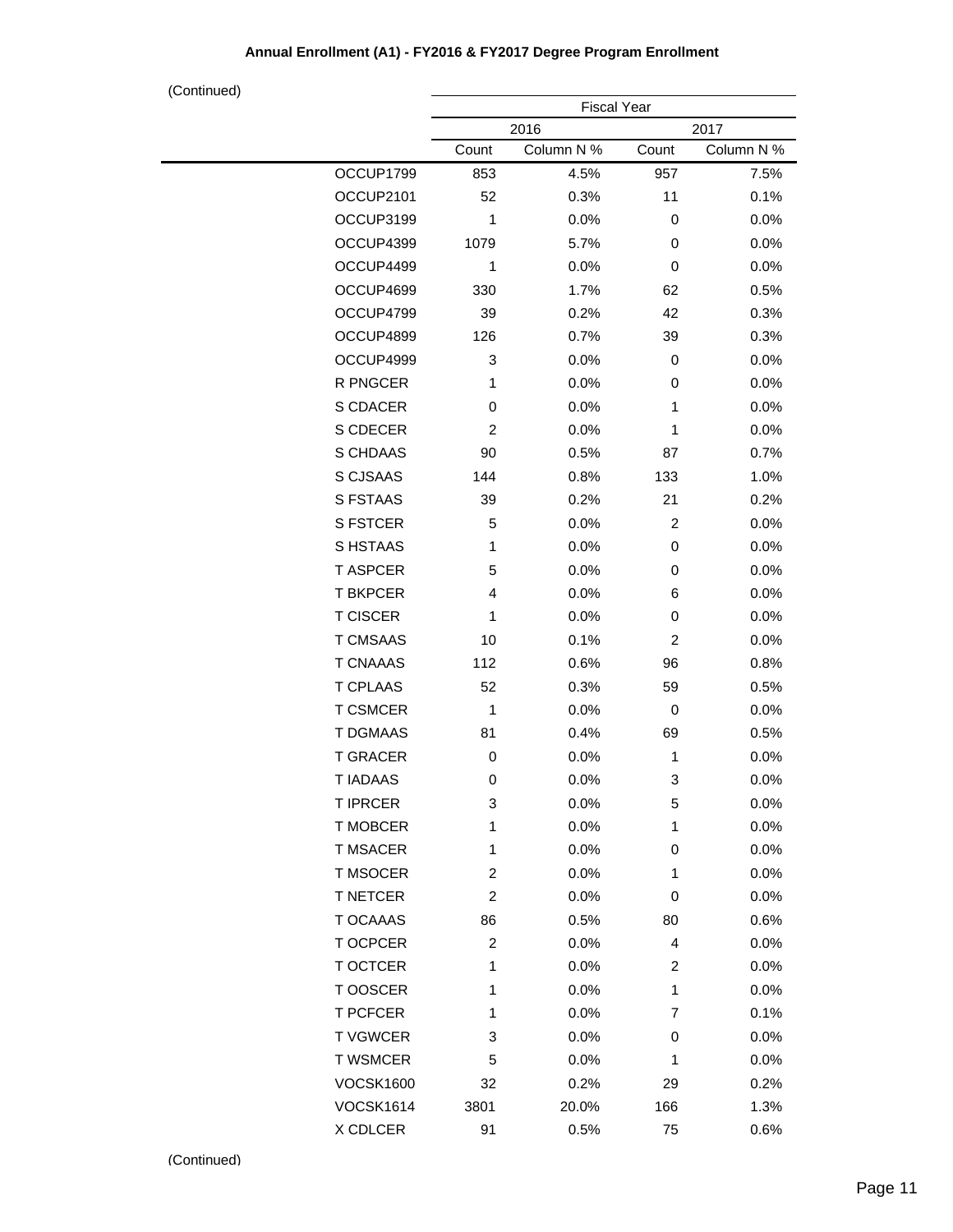| (Continued) |  |
|-------------|--|
|             |  |

| $\sim$ $\sim$ $\sim$ $\sim$ |          | <b>Fiscal Year</b> |            |       |            |  |  |
|-----------------------------|----------|--------------------|------------|-------|------------|--|--|
|                             |          |                    | 2016       |       | 2017       |  |  |
|                             |          | Count              | Column N % | Count | Column N % |  |  |
|                             | Y AB2CE  | 4                  | 0.0%       | 10    | 0.1%       |  |  |
|                             | Y AB3CE  | 56                 | 0.3%       | 43    | 0.3%       |  |  |
|                             | Y AB4CE  | 76                 | 0.4%       | 75    | 0.6%       |  |  |
|                             | Y AS5CE  | 35                 | 0.2%       | 42    | 0.3%       |  |  |
|                             | Y AS6CE  | 29                 | 0.2%       | 32    | 0.3%       |  |  |
|                             | Y EL1CE  | 3                  | 0.0%       | 5     | 0.0%       |  |  |
|                             | Y EL2CE  | 23                 | 0.1%       | 15    | 0.1%       |  |  |
|                             | Y EL3CE  | 24                 | 0.1%       | 32    | 0.3%       |  |  |
|                             | Y EL4CE  | 25                 | 0.1%       | 39    | 0.3%       |  |  |
|                             | Y EL5CE  | 16                 | 0.1%       | 28    | 0.2%       |  |  |
|                             | Y EL6CE  | 3                  | 0.0%       | 4     | 0.0%       |  |  |
|                             | Y GSUAGS | 1788               | 9.4%       | 1055  | 8.3%       |  |  |
|                             | Total    | 19047              | 100.0%     | 12686 | 100.0%     |  |  |
|                             |          |                    |            |       |            |  |  |

Note: Enrollment numbers and other changes are due to the ending of Parkland's contract with the Illinois Fire Service Institute and agreements with local trade unions, which ended in FY2016. Questions can be directed to Institutional Accountability and Research. Source: a1fy17.sps, Prepared by IAR 8/18/2017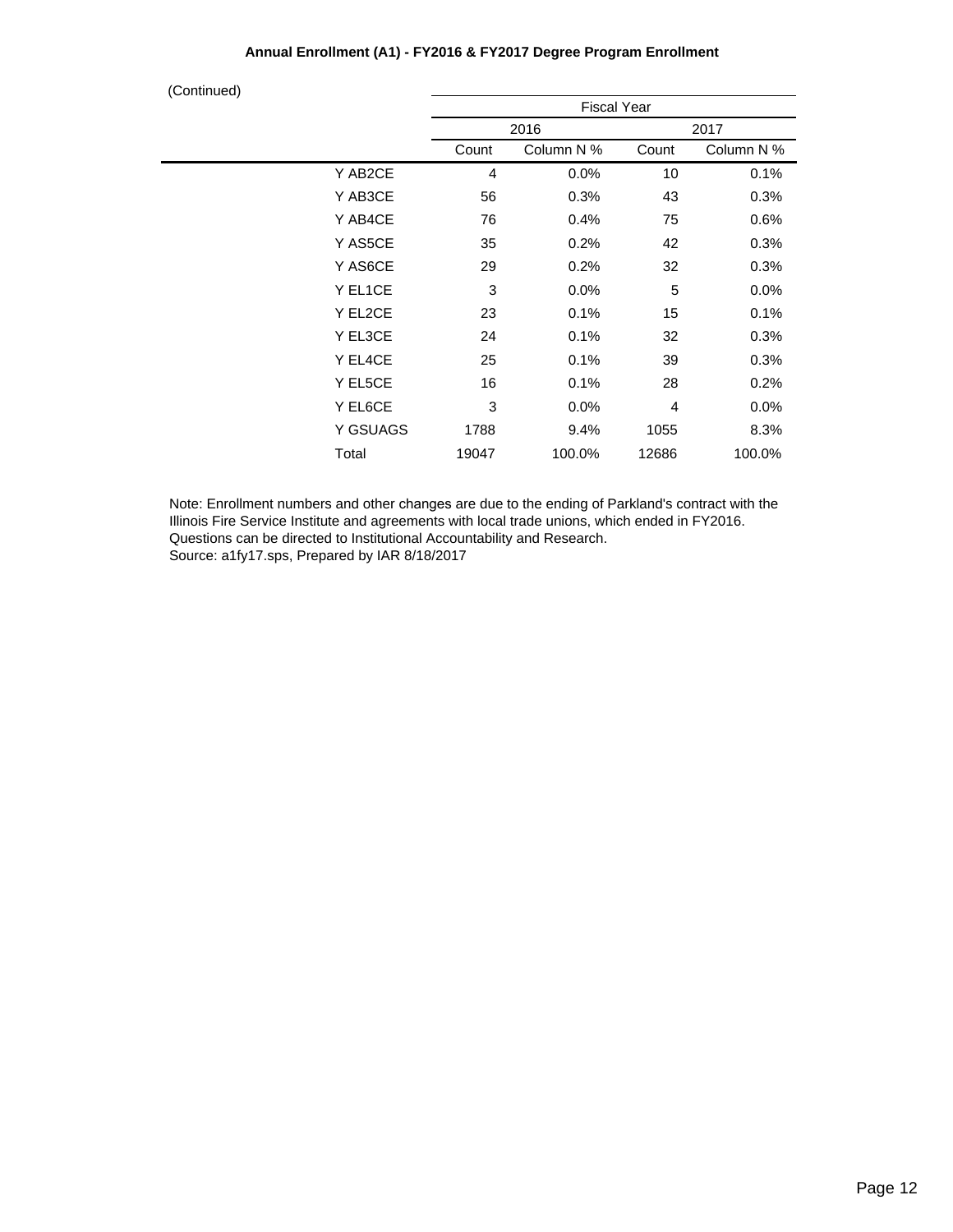|                                         |                                  | <b>Fiscal Year</b> |         |                |         |
|-----------------------------------------|----------------------------------|--------------------|---------|----------------|---------|
|                                         |                                  | 2016<br>2017       |         |                |         |
|                                         |                                  | Count              | Col N % | Count          | Col N % |
| Type of Completion                      | DID NOT complete a<br>program    | 17661              | 92.7%   | 11326          | 89.3%   |
|                                         | Graduate completer               | 1386               | 7.3%    | 1360           | 10.7%   |
|                                         | Total                            | 19047              | 100.0%  | 12686          | 100.0%  |
| <b>Term Graduated 1st</b><br>Curriculum | Did Not Complete a<br>Curriculum | 17661              | 92.7%   | 11326          | 89.3%   |
|                                         | Summer Term                      | 131                | 0.7%    | 111            | 0.9%    |
|                                         | Fall Term                        | 254                | 1.3%    | 197            | 1.6%    |
|                                         | <b>Spring Term</b>               | 1001               | 5.3%    | 1052           | 8.3%    |
|                                         | Total                            | 19047              | 100.0%  | 12686          | 100.0%  |
| <b>Term Graduated 2nd</b><br>Curriculum | Did Not Complete a<br>Curriculum | 18954              | 99.5%   | 12582          | 99.2%   |
|                                         | Summer Term                      | 26                 | 0.1%    | 16             | 0.1%    |
|                                         | <b>Fall Term</b>                 | 17                 | 0.1%    | 25             | 0.2%    |
|                                         | <b>Spring Term</b>               | 50                 | 0.3%    | 63             | 0.5%    |
|                                         | Total                            | 19047              | 100.0%  | 12686          | 100.0%  |
| <b>Primary Program</b>                  |                                  | 17661              | 92.7%   | 11326          | 89.3%   |
| Completed                               | <b>B ABGAAS</b>                  | 0                  | 0.0%    | 2              | 0.0%    |
|                                         | <b>B ABLAAS</b>                  | 7                  | 0.0%    | 3              | 0.0%    |
|                                         | <b>B ABLCER</b>                  | 0                  | 0.0%    | 1              | 0.0%    |
|                                         | <b>B ABMAAS</b>                  | 10                 | 0.1%    | 11             | 0.1%    |
|                                         | <b>B ABRAAS</b>                  | 1                  | 0.0%    | 2              | 0.0%    |
|                                         | <b>B ABTAAS</b>                  | $\overline{4}$     | 0.0%    | 5              | 0.0%    |
|                                         | <b>B ACCAAS</b>                  | 13                 | 0.1%    | 11             | 0.1%    |
|                                         | <b>B ACCCER</b>                  | 3                  | 0.0%    | 5              | 0.0%    |
|                                         | <b>B AGBCER</b>                  | $\overline{c}$     | 0.0%    | 1              | 0.0%    |
|                                         | <b>B EQMAAS</b>                  | $\overline{c}$     | 0.0%    | 4              | 0.0%    |
|                                         | <b>B EQMCER</b>                  | 1                  | 0.0%    | 0              | 0.0%    |
|                                         | <b>B ETRCER</b>                  | 1                  | 0.0%    | 3              | 0.0%    |
|                                         | <b>B FLDCER</b>                  | 0                  | 0.0%    | $\overline{c}$ | 0.0%    |
|                                         | <b>B FSACER</b>                  | 3                  | 0.0%    | 5              | 0.0%    |
|                                         | <b>B FSSCER</b>                  | 13                 | 0.1%    | 14             | 0.1%    |
|                                         | <b>B GISCER</b>                  | 3                  | 0.0%    | $\overline{c}$ | 0.0%    |
|                                         | <b>B HCMAAS</b>                  | 4                  | 0.0%    | 0              | 0.0%    |
|                                         | <b>B HIHAAS</b>                  | $\overline{c}$     | 0.0%    | 3              | 0.0%    |
|                                         | <b>B HIRAAS</b>                  | 6                  | 0.0%    | 0              | 0.0%    |
|                                         | <b>B INDCER</b>                  | 1                  | 0.0%    | $\,0\,$        | 0.0%    |
|                                         | <b>B MGTAAS</b>                  | 18                 | 0.1%    | 7              | 0.1%    |
|                                         | <b>B MKTAAS</b>                  | 3                  | 0.0%    | 3              | 0.0%    |
|                                         | E ACECER                         | $\overline{7}$     | 0.0%    | 9              | 0.1%    |
|                                         | E ACRAAS                         | $\overline{c}$     | 0.0%    | 3              | 0.0%    |
|                                         | E ACRCER                         | 0                  | 0.0%    | 1              | 0.0%    |
|                                         | E AFTAAS                         | 10                 | 0.1%    | 18             | 0.1%    |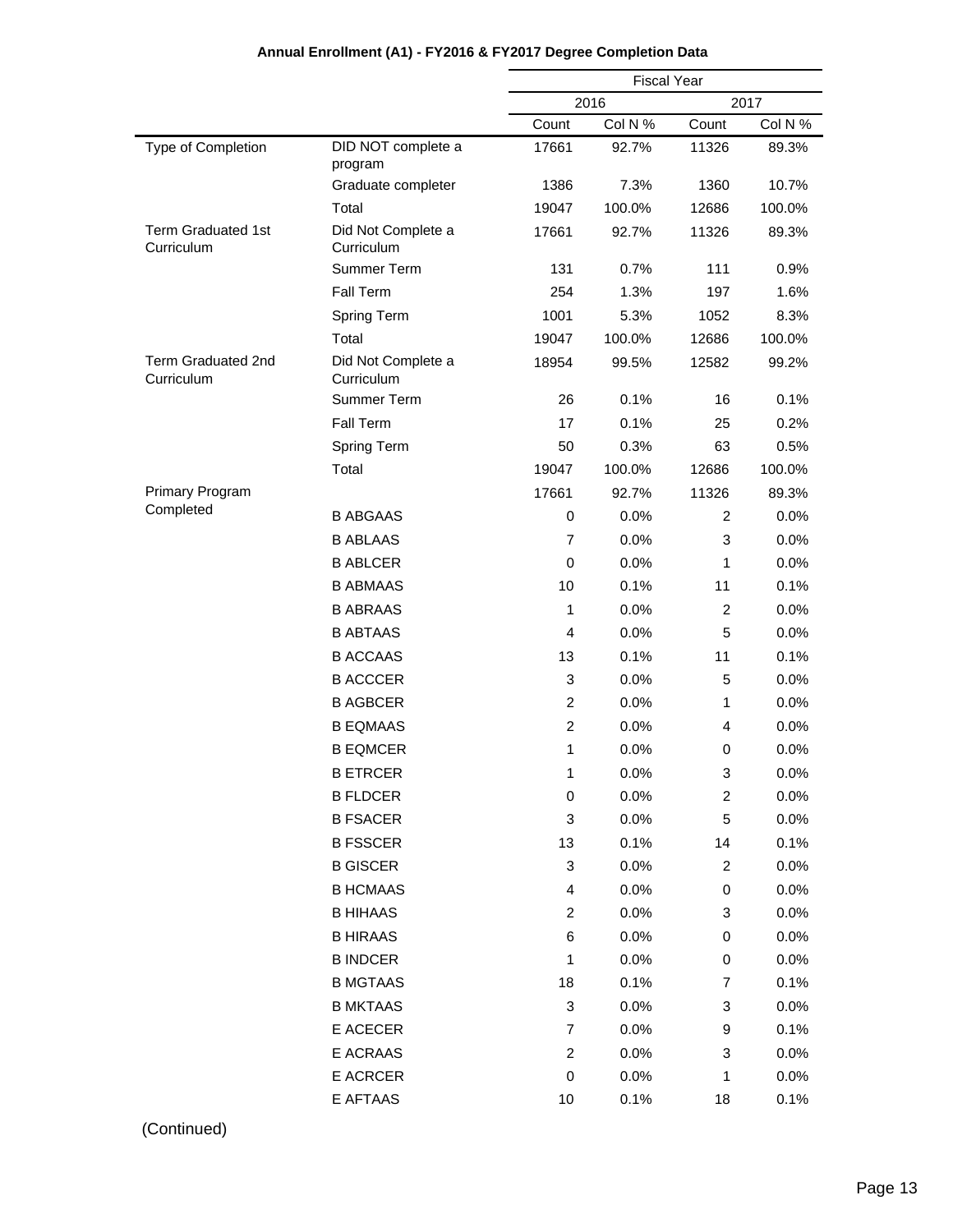|                 | <b>Fiscal Year</b> |         |                  |         |
|-----------------|--------------------|---------|------------------|---------|
|                 | 2016<br>2017       |         |                  |         |
|                 | Count              | Col N % | Count            | Col N % |
| E AMTCER        | $\overline{2}$     | 0.0%    | $\mathbf{1}$     | 0.0%    |
| E AUSCER        | 1                  | 0.0%    | 14               | 0.1%    |
| E AUTAAS        | 11                 | 0.1%    | $\overline{7}$   | 0.1%    |
| E CDBAAS        | $\overline{c}$     | 0.0%    | $\mathbf{1}$     | 0.0%    |
| E CDGCER        | $\pmb{0}$          | 0.0%    | 1                | 0.0%    |
| E CDMAAS        | $\overline{c}$     | 0.0%    | 5                | 0.0%    |
| E CDSAAS        | 1                  | 0.0%    | 1                | 0.0%    |
| E CDSCER        | 1                  | 0.0%    | 1                | 0.0%    |
| E CIVCER        | 1                  | 0.0%    | 0                | 0.0%    |
| E CMDCER        | 1                  | 0.0%    | $\mathbf{1}$     | 0.0%    |
| <b>E CNHAAS</b> | 9                  | 0.0%    | 13               | 0.1%    |
| <b>E CRRCER</b> | 9                  | 0.0%    | 6                | 0.0%    |
| E CWCCER        | 21                 | 0.1%    | 6                | 0.0%    |
| E ECSAAS        | $\,6$              | 0.0%    | 5                | 0.0%    |
| E ECSCER        | 0                  | 0.0%    | 1                | 0.0%    |
| E ELPCER        | 1                  | 0.0%    | 1                | 0.0%    |
| <b>E ENSAES</b> | 6                  | 0.0%    | 22               | 0.2%    |
| E HACAAS        | $\,6$              | 0.0%    | 3                | 0.0%    |
| E IMCCER        | 1                  | 0.0%    | $\overline{c}$   | 0.0%    |
| E IWTCER        | $\,6$              | 0.0%    | $\overline{7}$   | 0.1%    |
| <b>E LBRCER</b> | $\pmb{0}$          | 0.0%    | $\mathbf{1}$     | 0.0%    |
| <b>E MFGAAS</b> | 9                  | 0.0%    | 13               | 0.1%    |
| E PETAAS        | 10                 | 0.1%    | 17               | 0.1%    |
| F AADAFA        | 10                 | 0.1%    | 6                | 0.0%    |
| F AAEAFA        | $\mathbf{1}$       | 0.0%    | 0                | 0.0%    |
| <b>F ENTAAS</b> | 1                  | 0.0%    | 0                | 0.0%    |
| <b>F GDSAAS</b> | 3                  | 0.0%    | 4                | 0.0%    |
| <b>F MCBAAS</b> | 1                  | 0.0%    | $\mathbf{1}$     | 0.0%    |
| <b>F MPHAAS</b> | 3                  | 0.0%    | 5                | 0.0%    |
| <b>F MPRCER</b> | $\,0\,$            | 0.0%    | $\boldsymbol{2}$ | 0.0%    |
| <b>F MSEAFA</b> | 4                  | 0.0%    | 1                | 0.0%    |
| F MSPAFA        | $\overline{c}$     | 0.0%    | 1                | 0.0%    |
| <b>G AKGCER</b> | 21                 | 0.1%    | 17               | 0.1%    |
| <b>G CMACER</b> | 40                 | 0.2%    | $\mathbf{1}$     | 0.0%    |
| <b>G DHGAAS</b> | 25                 | 0.1%    | 32               | 0.3%    |
| <b>G DTPCER</b> | 1                  | 0.0%    | 0                | 0.0%    |
| <b>G EKGCER</b> | 1                  | 0.0%    | 0                | 0.0%    |
| <b>G EMACER</b> | 49                 | 0.3%    | 50               | 0.4%    |
| <b>G EMTAAS</b> | $\overline{c}$     | 0.0%    | 0                | 0.0%    |
| <b>G EMTCER</b> | $\,0\,$            | 0.0%    | $\mathbf{1}$     | 0.0%    |
| <b>G MASCER</b> | 8                  | 0.0%    | 7                | 0.1%    |
| <b>G MSGAAS</b> | $\overline{c}$     | 0.0%    | $\overline{c}$   | 0.0%    |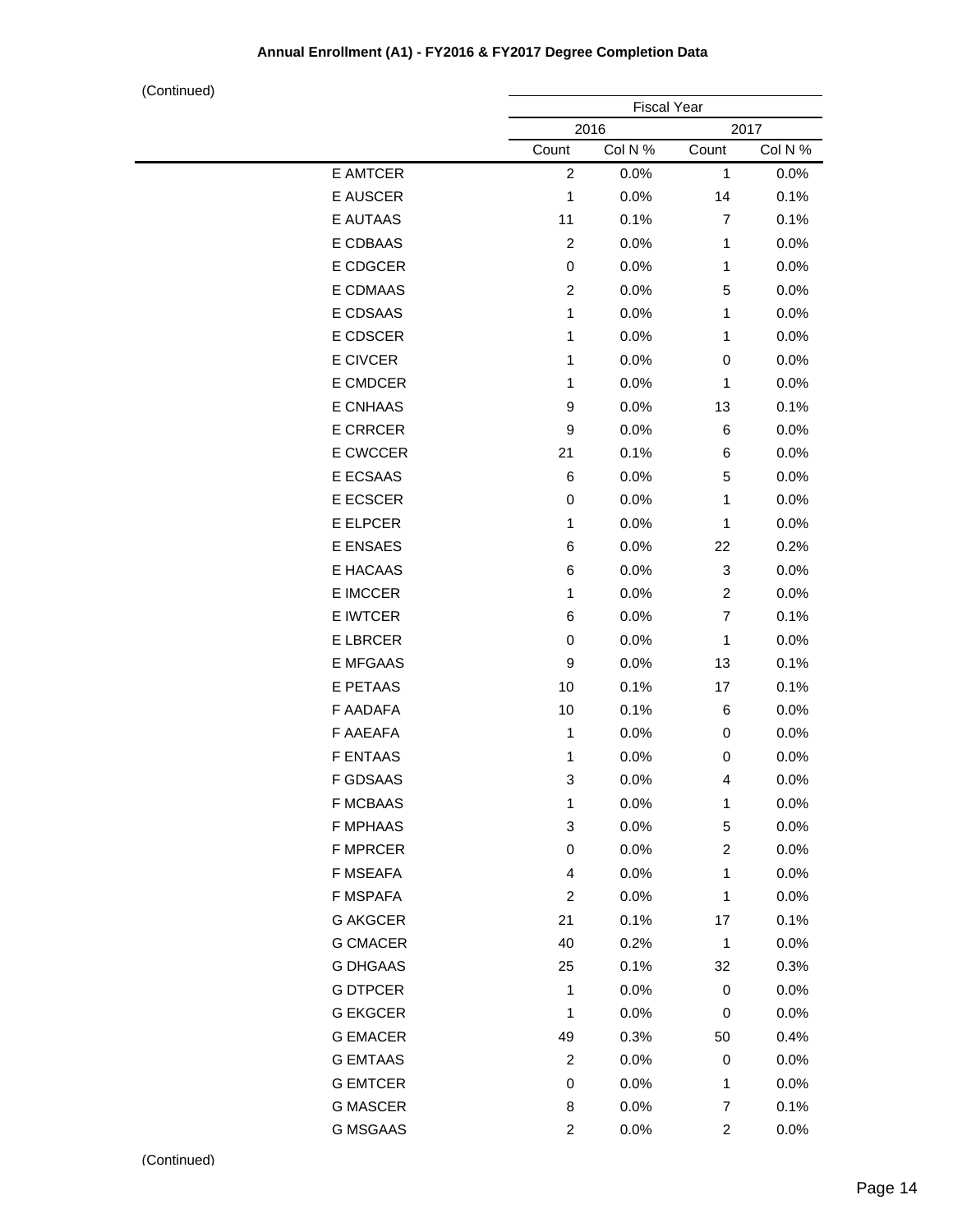|                       |                 | <b>Fiscal Year</b>      |         |                         |         |
|-----------------------|-----------------|-------------------------|---------|-------------------------|---------|
|                       |                 | 2016<br>2017            |         |                         |         |
|                       |                 | Count                   | Col N % | Count                   | Col N % |
|                       | <b>G MSGCER</b> | 15                      | 0.1%    | 5                       | 0.0%    |
|                       | <b>G NASCER</b> | 183                     | 1.0%    | 228                     | 1.8%    |
|                       | <b>G NURAAS</b> | 72                      | 0.4%    | 64                      | 0.5%    |
|                       | <b>G NURCER</b> | 28                      | 0.1%    | 25                      | 0.2%    |
|                       | <b>G OTAAAS</b> | 20                      | 0.1%    | 19                      | 0.1%    |
|                       | <b>G RTTAAS</b> | 11                      | 0.1%    | 8                       | 0.1%    |
|                       | <b>G SURAAS</b> | 14                      | 0.1%    | 10                      | 0.1%    |
|                       | <b>G VTTAAS</b> | 25                      | 0.1%    | 22                      | 0.2%    |
|                       | <b>G XRAAAS</b> | 14                      | 0.1%    | 17                      | 0.1%    |
|                       | H GAAAA         | 104                     | 0.5%    | 120                     | 0.9%    |
|                       | N ASGAS         | 210                     | 1.1%    | 219                     | 1.7%    |
|                       | N FTRCER        | 8                       | 0.0%    | 3                       | 0.0%    |
|                       | S CDACER        | 1                       | 0.0%    | $\overline{\mathbf{c}}$ | 0.0%    |
|                       | S CDECER        | 0                       | 0.0%    | 5                       | 0.0%    |
|                       | S CHDAAS        | 8                       | 0.0%    | 7                       | 0.1%    |
|                       | S CJSAAS        | 14                      | 0.1%    | 9                       | 0.1%    |
|                       | S FSTAAS        | $\,0\,$                 | 0.0%    | 3                       | 0.0%    |
|                       | <b>T BKPCER</b> | 3                       | 0.0%    | 4                       | 0.0%    |
|                       | <b>T CISCER</b> | 9                       | 0.0%    | 10                      | 0.1%    |
|                       | <b>T CNAAAS</b> | 10                      | 0.1%    | 12                      | 0.1%    |
|                       | <b>T CPLAAS</b> | 6                       | 0.0%    | 5                       | 0.0%    |
|                       | <b>T DGMAAS</b> | 8                       | 0.0%    | 7                       | 0.1%    |
|                       | <b>T GPRCER</b> | 6                       | 0.0%    | 5                       | 0.0%    |
|                       | <b>T IPRCER</b> | 10                      | 0.1%    | 8                       | 0.1%    |
|                       | <b>TLINCER</b>  | 3                       | 0.0%    | 4                       | 0.0%    |
|                       | <b>T MOBCER</b> | 5                       | 0.0%    | 1                       | 0.0%    |
|                       | <b>T MSACER</b> | 9                       | 0.0%    | 7                       | 0.1%    |
|                       | <b>T MSOCER</b> | 1                       | 0.0%    | 1                       | 0.0%    |
|                       | T OCAAAS        | 14                      | 0.1%    | 9                       | 0.1%    |
|                       | T OCPCER        | $\overline{\mathbf{c}}$ | 0.0%    | 3                       | 0.0%    |
|                       | T OOSCER        | 1                       | 0.0%    | 0                       | 0.0%    |
|                       | <b>T PCFCER</b> | $\overline{7}$          | 0.0%    | 12                      | 0.1%    |
|                       | <b>T SDVCER</b> | 2                       | 0.0%    | $\mathbf 0$             | 0.0%    |
|                       | <b>TVGWCER</b>  | 6                       | 0.0%    | 10                      | 0.1%    |
|                       | <b>T WAPCER</b> | $\overline{c}$          | 0.0%    | $\overline{\mathbf{c}}$ | 0.0%    |
|                       | <b>T WSMCER</b> | 1                       | 0.0%    | 1                       | 0.0%    |
|                       | X CDLCER        | 90                      | 0.5%    | 76                      | 0.6%    |
|                       | Y GSUAGS        | 68                      | 0.4%    | 43                      | 0.3%    |
|                       | Total           | 19047                   | 100.0%  | 12686                   | 100.0%  |
| Degree/1st Curriculum | AA (1.1)        | 104                     | 7.5%    | 120                     | 8.8%    |
|                       | AS (1.1)        | 210                     | 15.2%   | 219                     | 16.1%   |
|                       | AAS (1.2)       | 391                     | 28.2%   | 373                     | 27.4%   |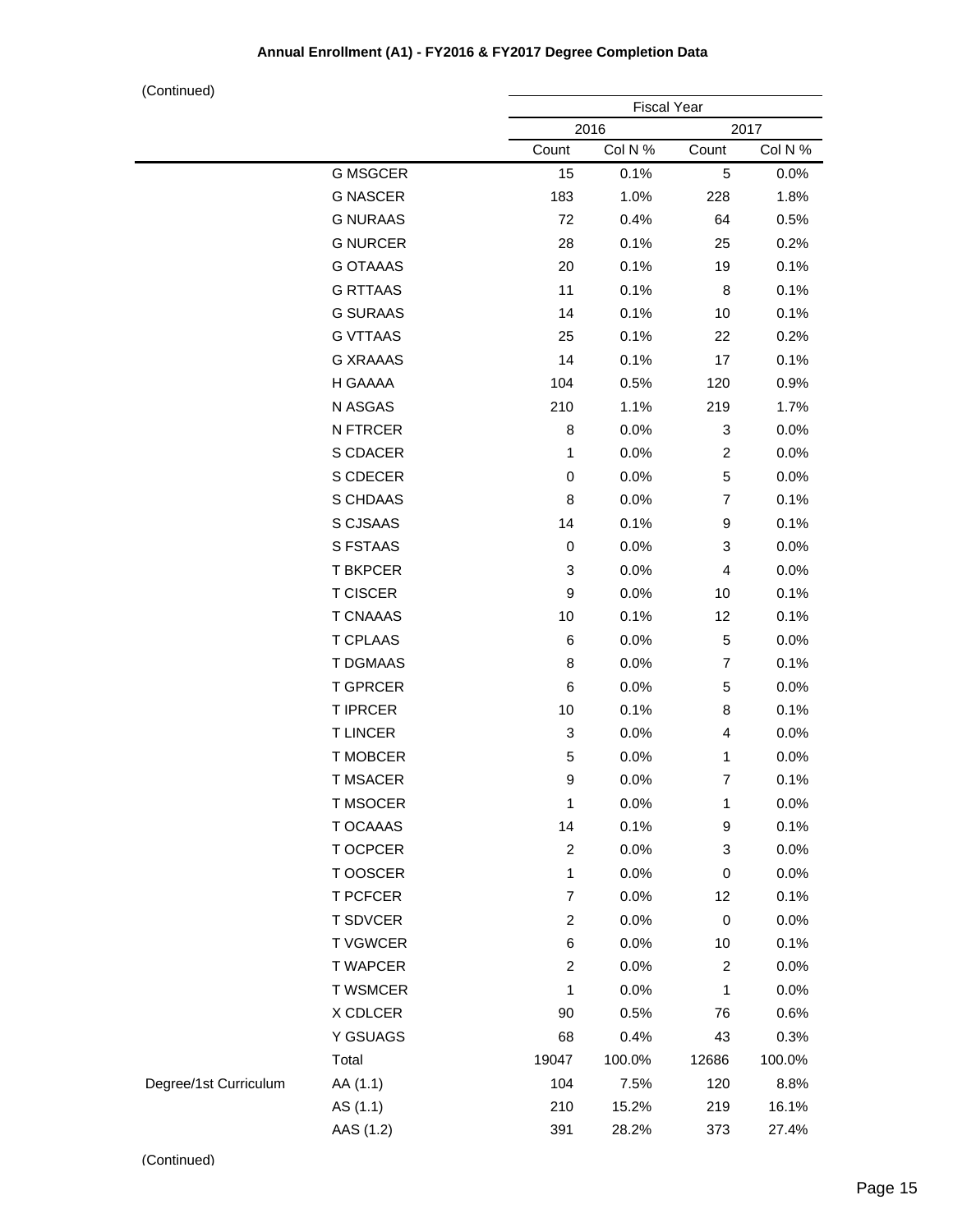| (Continued)           |                                               |                    |         |       |         |
|-----------------------|-----------------------------------------------|--------------------|---------|-------|---------|
|                       |                                               | <b>Fiscal Year</b> |         |       |         |
|                       |                                               |                    | 2016    |       | 2017    |
|                       |                                               | Count              | Col N % | Count | Col N % |
|                       | AGS, ALS, AGE (1.0)                           | 68                 | 4.9%    | 43    | 3.2%    |
|                       | Occup Cert of 30 sem<br>hrs/more CER (1.2)    | 152                | 11.0%   | 52    | 3.8%    |
|                       | Occup Cert of LT 30 sem<br>hrs COC, AOP (1.2) | 438                | 31.6%   | 523   | 38.5%   |
|                       | Assoc in Fine Arts (AFA)<br>(1.1)             | 17                 | 1.2%    | 8     | 0.6%    |
|                       | Assoc in Eng Sc (AES)<br>(1.1)                | 6                  | 0.4%    | 22    | 1.6%    |
|                       | Total                                         | 1386               | 100.0%  | 1360  | 100.0%  |
| Degree/2nd Curriculum | AA (1.1)                                      | 0                  | 0.0%    | 3     | 2.9%    |
|                       | AS (1.1)                                      | 3                  | 3.2%    | 5     | 4.8%    |
|                       | AAS (1.2)                                     | 9                  | 9.7%    | 8     | 7.7%    |
|                       | AGS, ALS, AGE (1.0)                           | $\overline{2}$     | 2.2%    | 2     | 1.9%    |
|                       | Occup Cert of 30 sem<br>hrs/more CER (1.2)    | 76                 | 81.7%   | 39    | 37.5%   |
|                       | Occup Cert of LT 30 sem<br>hrs COC, AOP (1.2) | 3                  | 3.2%    | 46    | 44.2%   |
|                       | Assoc in Eng Sc (AES)<br>(1.1)                | 0                  | 0.0%    | 1     | 1.0%    |
|                       | Total                                         | 93                 | 100.0%  | 104   | 100.0%  |

Note: Enrollment numbers and other changes are due to the ending of Parkland's contract with the Illinois Fire Service Institute and agreements with local trade unions, which ended in FY2016. Questions can be directed to Institutional Accountability and Research. Source: a1fy17.sps, Prepared by IAR 8/18/2017

#### **Annual Enrollment (A1) - FY2016 & FY2017 Miscellaneous Admissions Data**

|                       |           | <b>Fiscal Year</b> |            |       |            |  |
|-----------------------|-----------|--------------------|------------|-------|------------|--|
|                       |           | 2016<br>2017       |            |       |            |  |
|                       |           | Count              | Column N % | Count | Column N % |  |
| Shared Data Dummy SSN | Valid SSN | 16988              | 89.2%      | 11836 | 93.3%      |  |
|                       | Dummy ID  | 2059               | 10.8%      | 850   | 6.7%       |  |
|                       | Total     | 19047              | 100.0%     | 12686 | 100.0%     |  |

Note: Enrollment numbers and other changes are due to the ending of Parkland's contract with the Illinois Fire Service Institute and agreements with local trade unions, which ended in FY2016. Questions can be directed to Institutional Accountability and Research.

Source: a1fy17.sps, Prepared by IAR 8/18/2017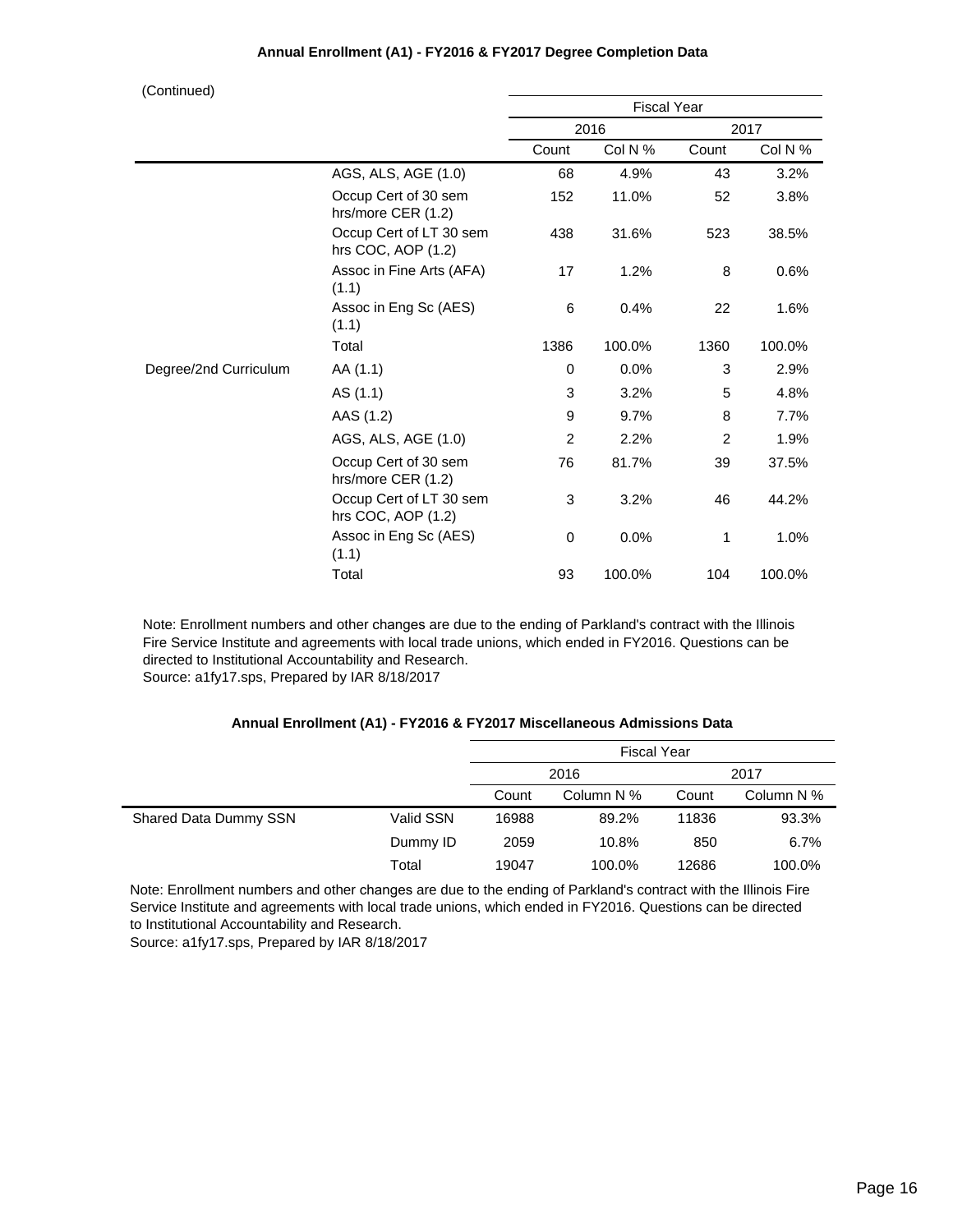|                                     |         | <b>Fiscal Year</b> |          |  |
|-------------------------------------|---------|--------------------|----------|--|
|                                     |         | 2016               | 2017     |  |
| Summer Credit Hours Attempted       | Mean    | 1.43               | 1.60     |  |
|                                     | Median  | .00                | .00      |  |
|                                     | Sum     | 27320.00           | 20336.25 |  |
|                                     | Minimum | .00                | .00      |  |
|                                     | Maximum | 31.00              | 20.00    |  |
| <b>Summer Credit Hours Earned</b>   | Mean    | 1.28               | 1.40     |  |
|                                     | Median  | .00                | .00      |  |
|                                     | Sum     | 24436.50           | 17763.75 |  |
|                                     | Minimum | .00                | .00      |  |
|                                     | Maximum | 31.00              | 20.00    |  |
| Fall Credit Hours Attempted         | Mean    | 4.33               | 5.88     |  |
|                                     | Median  | 2.00               | 4.00     |  |
|                                     | Sum     | 82498.50           | 74572.50 |  |
|                                     | Minimum | .00                | .00      |  |
|                                     | Maximum | 26.00              | 25.00    |  |
| <b>Fall Credit Hours Earned</b>     | Mean    | 3.52               | 4.68     |  |
|                                     | Median  | .50                | 3.00     |  |
|                                     | Sum     | 66966.50           | 59337.00 |  |
|                                     | Minimum | .00                | .00      |  |
|                                     | Maximum | 22.00              | 22.00    |  |
| Spring Credit Hours Attempted       | Mean    | 4.05               | 5.26     |  |
|                                     | Median  | 1.00               | 3.00     |  |
|                                     | Sum     | 77069.00           | 66749.00 |  |
|                                     | Minimum | .00                | .00      |  |
|                                     | Maximum | 25.00              | 27.00    |  |
| Spring Credit Hours Earned          | Mean    | 3.29               | 4.20     |  |
|                                     | Median  | .50                | 3.00     |  |
|                                     | Sum     | 62647.50           | 53278.50 |  |
|                                     | Minimum | .00                | .00      |  |
|                                     | Maximum | 24.00              | 26.00    |  |
| <b>Total Credit Hours Attempted</b> | Mean    | 9.8                | 12.7     |  |
|                                     | Median  | 6.0                | 9.0      |  |
|                                     | Sum     | 186887.5           | 161657.8 |  |
|                                     | Minimum | .5                 | .5       |  |
|                                     | Maximum | 49.0               | 50.0     |  |
| <b>Total Credit Hours Earned</b>    | Mean    | 8.1                | 10.3     |  |
|                                     | Median  | 4.0                | 6.5      |  |
|                                     | Sum     | 154050.5           | 130379.3 |  |
|                                     | Minimum | .0                 | .0       |  |
|                                     | Maximum | 48.0               | 49.0     |  |
| <b>Cumulative GPA</b>               | Mean    | 2.24               | 2.64     |  |
|                                     | Median  | 2.82               | 3.00     |  |
|                                     | Sum     | 42731.88           | 33472.37 |  |
|                                     |         |                    |          |  |

# **Annual Enrollment (A1) - FY2016 & FY2017 Credit Hours Attempted and Earned**